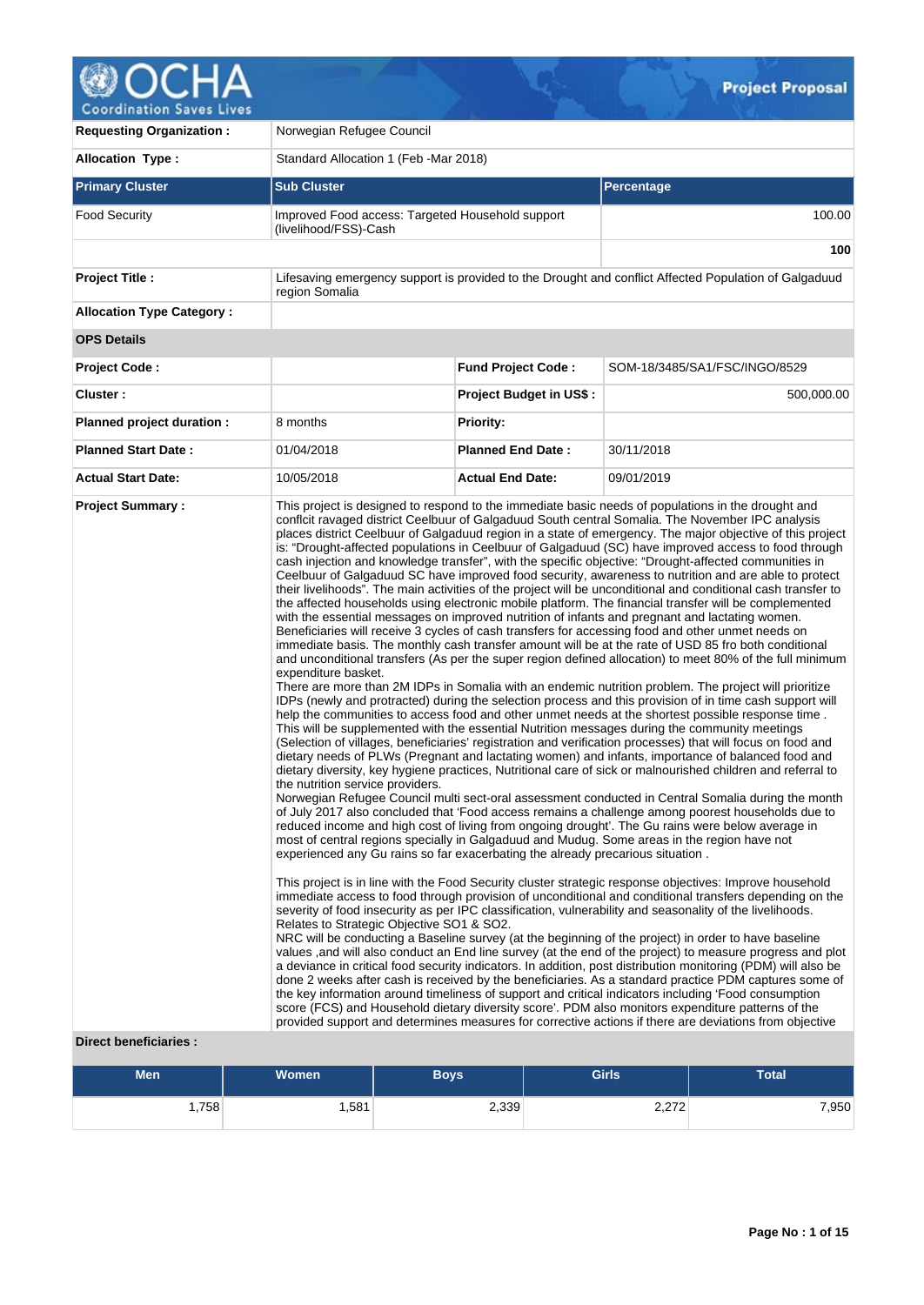### **Other Beneficiaries :**

| <b>Men</b> | <b>Women</b> | <b>Boys</b> | <b>Girls</b> | <b>Total</b> |
|------------|--------------|-------------|--------------|--------------|
| 1.230      | 1,107        | 1,637       | 1,590        | 5,564        |
| 527        | 474          | 702         | 682          | 2,385        |
| 0          |              |             |              | $\Omega$     |
| 0          |              |             |              | $\Omega$     |
|            |              |             |              |              |

## **Indirect Beneficiaries :**

Approximately 7,000 people will benefit from the establishment and rehabilitation of productive assets (Rain water harvesting structures and communal drainage schemes).

Around 1,000 pregnant and lactating women will benefit from the nutrition messaging and will be adopting better nutrition practices.

The business community in the regions of Galgaduud will also form indirect beneficiaries of the project. It also includes mobile money transfers company Harmoud; who will transfer money to beneficiaries using the mobile phone platform. This will make up to 100 people. Therefore we envisage that around 11,100 individuals will be indirect beneficiaries of the project.

#### **Catchment Population:**

### **Link with allocation strategy :**

SHF allocation strategy specially focusses on famine prevention life-saving response, while ensuring the centrality of protection in all interventions. The proposed project interventions will be directly contributing to second objective of the strategy which is purposed to 'Reducing morbidity through food security, nutrition, health and WASH interventions for IDPs and host communities and using education and other basic service facilities among key entry points' The proposed project will be addressing immediate food needs through unconditional and conditional cash transfers, will help in improving community small sanitation schemes and water harvesting structures engaging casual laborers. These laborers will be getting conditional cash transfers, tools and construction material. This will help target area to have a clean environment and that will ultimately contribute in improved nutrition. Whereas harvesting rain water will help communities to ensure livestock access to water and use this harvested water for agricultural purposes. NRC aims to share key nutrition messages with the identified community members for improving knowledge base around proven best nutritional practices, importance of balanced food and dietary diversity, key hygiene practices, Nutritional care of sick or malnourished children and referral to the nutrition service providers. NRC has existing programs in Education, Shelter, Information Counselling and Legal Assistance (ICLA), WASH and Food Security/Livelihoods in district Ceelbuur of Galgaduud region. This project will complement with the currently ongoing projects funded by other donors ensuring access to food and saving life. Furthermore rehabilitation of the productive assets (water harvesting structures), small communal sanitation schemes and improving knowledge on improved nutritional practices will assure sustainability of the action. In addition to the immediate life saving measures, these initiatives will bring in a sustainable behavior change. NRC will use vulnerability prioritization for vulnerable drought-affected host and the internally displaced population groups. Among the prioritized groups those categorized to be in IPC 3 and 4 will be preferred during the course of beneficiaries selection. Efforts will be made to prioritize and register women headed households, households with malnourished children, those at risk of malnutrition and Households with no regular source of income. This will ensure effective use of the limited funding and will have a greater impact which is in line to the needs

The proposed program design will contribute to achieve collective HCT strategy and will bring out maximum impact in improving access to Food, improving productive assets and sanitation scheme leading to improved nutritional indicators by ensuring access to food and increasing the knowledge base. The project is in line with the current allocation strategic objectives.

### **Sub-Grants to Implementing Partners :**

on the ground and SHF strategy.

| <b>Partner Name</b>                                    |                             | <b>Partner Type</b>   |  |                             | <b>Budget in US\$</b> |  |  |  |  |  |  |
|--------------------------------------------------------|-----------------------------|-----------------------|--|-----------------------------|-----------------------|--|--|--|--|--|--|
|                                                        |                             |                       |  |                             |                       |  |  |  |  |  |  |
| Other funding secured for the same project (to date) : |                             |                       |  |                             |                       |  |  |  |  |  |  |
|                                                        | <b>Other Funding Source</b> |                       |  | <b>Other Funding Amount</b> |                       |  |  |  |  |  |  |
|                                                        |                             |                       |  |                             |                       |  |  |  |  |  |  |
| Organization focal point:                              |                             |                       |  |                             |                       |  |  |  |  |  |  |
| <b>Name</b>                                            | <b>Title</b>                | Email                 |  |                             | <b>Phone</b>          |  |  |  |  |  |  |
| Barnabas Asora                                         | Head of Programme           | barnabas.asora@nrc.no |  |                             | +254790205708         |  |  |  |  |  |  |
| <b>BACKGROUND</b>                                      |                             |                       |  |                             |                       |  |  |  |  |  |  |
| 1. Humanitarian context analysis                       |                             |                       |  |                             |                       |  |  |  |  |  |  |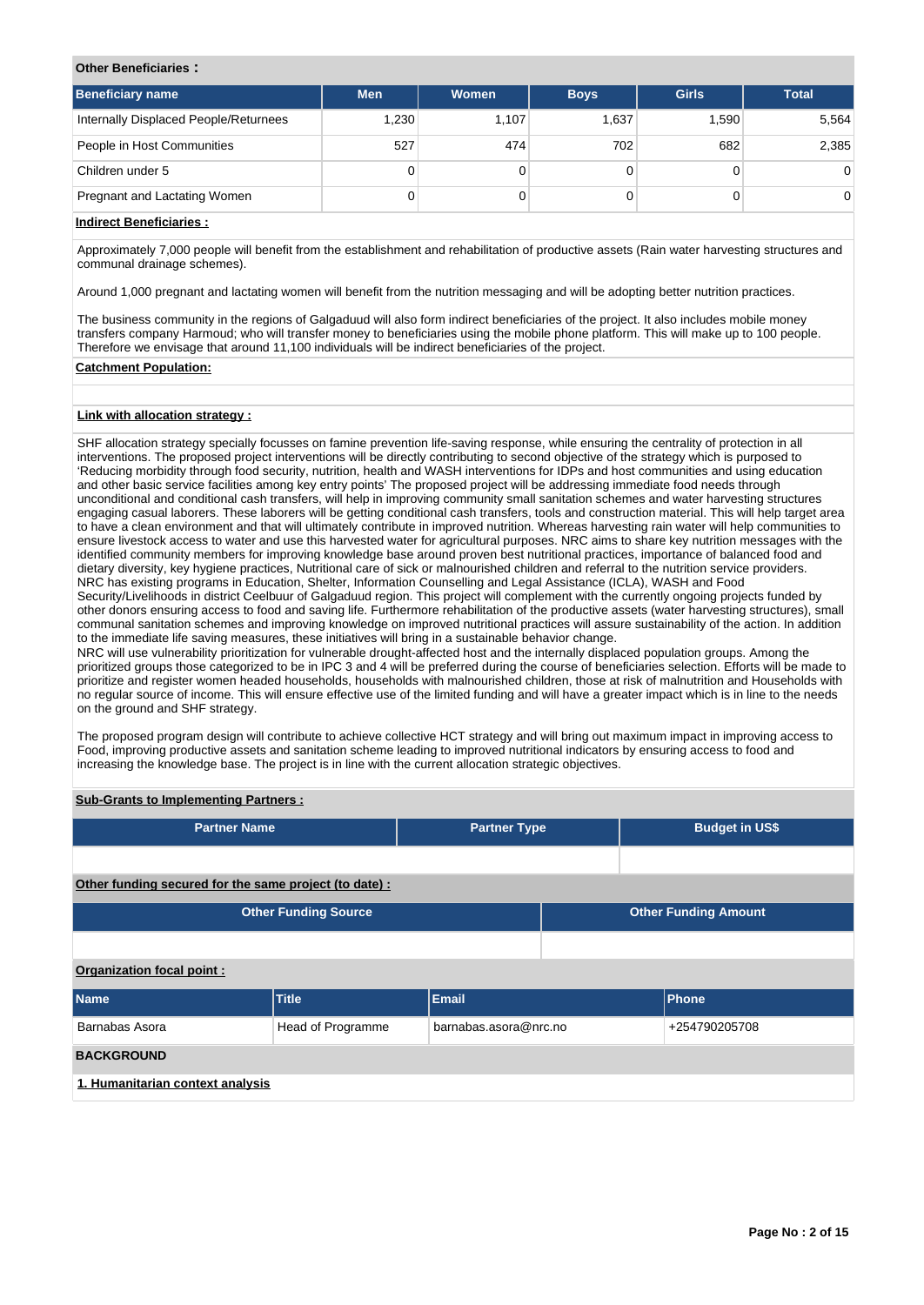According to Food Security and Nutrition Analysis and Famine Early Warming Systems Network, an estimated 5.4 million people are in need of humanitarian assistance, while the number of those in urgent need of life-saving assistance is 2.7 million. However, humanitarian needs across the country remain critical as Somalia faces a fifth consecutive below average season Climate forecasts indicate a 40 percent chance of below normal 2018 Gu rains (April to June) in most parts of Somalia. Therefore, humanitarian assistance needs to be sustained to prevent deterioration of food security and nutrition Despite improvements in the overall nutrition situation in Somalia, an estimated 301,000 children are suffering from acute malnutrition, including 48,000 who are severely malnourished and face increased risk of disease and death. Urgent treatment and nutrition support is needed for these acutely malnourished SAM and MAM children. Conflict and severe drought have continued to drive displacement, mainly from rural areas to urban centres.

According to FEWS Net last report Most areas of Somalia are currently Stressed (IPC Phase 2) or in Crisis (IPC Phase 3). Humanitarian intervention, which was scaled up during the second quarter of 2017 in response to high levels of food insecurity, was maintained through late 2017 and has contributed to the improved food security and nutrition outcomes however there is every likelihood that the situation will worsen if the support is discontinued.

As per the last IPC analysis severe, protracted drought and consecutive poor harvests have impacted rural livelihoods and led to deteriorating food insecurity in Somalia, pushing the country to the brink of famine. About 3.3 million people currently face severe acute food insecurity (IPC Phases 3 and 4). The worst has so far been averted via a combination of interventions, including cash transfers and livelihood support. However, the October 2017 to May 2018 Somalia Food Security Outlook (issued by the FSNAU and FEWS NET) indicates that even if humanitarian assistance stays at current levels, famine (IPC Phase 5) remains possible in the worst-hit areas. During the last year severe rainfall deficits were recorded in central Galgaduud, Mudug and Middle Shabelle Regions. As a result, poor households in crop-dependent livelihood zones of the northwest and southern Somalia have little or no food stocks. Farm labour opportunities were also limited and these factors have also resulted in decline of livestock production and reproduction sharply. As a result, most rural livelihood zones of Somalia are classified as Crisis (IPC Phase 3) or Emergency (IPC Phase 4).

#### **2. Needs assessment**

As per the Somalia Joint Multi-Cluster Needs Assessment; current drought in Somalia - which began in January 2015, has resulted in a deterioration of the humanitarian situation in many parts of the country and a notable increase in household vulnerability. The impact of the drought has been further compounded by an intensification of conflict in the country especially in the latter part of 2017, resulting in exacerbated displacement trends.

NRC conducted a multi sectored needs assessment study during July 2017. The study established that 'most of central regions specially in Galgaduud and Mudughas experienced no Gu rains so far exacerbating the already precarious situation. As the drought situation in the central Somalia deteriorates, most of the pastoral are migrating to Puntland and Somaliland in search of green pasture for their livestock, leaving women and children behind. This seasonal challenge, displacement and poor opportunities have resulted in Food insecurit, which was common among the assessed areas. The region's pastoral community mainly depended on animal and animal products as source of food, but the situation has changed in the last six months and are now reliant on food purchases, borrowed food, and food received as gifts and food aid. Similarly, household food accessibly has decreased in the last six months. The study highlighted that the main income source (current) is said to be casual labor (34%), sales of livestock products (11%), humanitarian assistance (9%), community assistance (5%), and remittance by family (4%) among others. Humanitarian situation in the proposed geographic region is precarious with rain failure for two consecutive seasons coupled with inadequate Gu' rains. provision of unconditional cash(UCT) for most vulnerable to enable them meet minimum expenditure basket. Income generating activities to reduce dependency on aid and create income source. Training on basic nutrition and feeding to help make households use the limited food resources appropriately. Restocking when appropriate knowing that majority of the displaced lost livestock to the ongoing drought. Resilience programming also recommended. NRC intends to support drought and conflict affected pastorals in the most affected region of Galgaduud (district Ceelbuur) with unconditional and conditional cash transfers in order to be enable communities to meet immediate food and non-food needs. The standard minimum expenditure basket amounts to USD 85 as per the defined super region rates and will be provided during the lean periods. As a standard practice, NRC proposes to transfer at least three rounds of unconditional cash transfers to the registered households.

### **3. Description Of Beneficiaries**

According to NRC assessments, major causes of household level vulnerabilities are natural and man-made disasters leading to displacement of communities to other areas for their survival and finding some livelihoods and or humanitarian support options. Affected households are characterized by no regular source of income, loss of productive assets and adoption of negative coping strategies. Some of the households are also more vulnerable due to death of one or more of the earning hands and or parents (particularly female headed households, child headed households and households with chronically ill individuals).

The situation got worsened in the proposed areas due to reduced rain fall culminating in reduced productivity, loss of livelihoods options and increased security challenges. All of these incidences added to the suffering communities and this has resulted in large scale displacement of the communities from their original place of abode to the urban setting and or other areas. Over the period of time this is becoming a continued feature and this pushes local people to displacement, adoption of negative coping strategies and other health sequels. The coping strategies include skipping of meals, compromises on quality of food and selling of assets on lower rates, Though there are several reasons to but malnutrition is one of the sequel of negative coping strategies. Furthermore, this displacement has brought pressures to the urban dwellings as well which already have poor public service.

Households within integrated phase classification (IPC) 3 and integrated phase classification (IPC 4) will be NRC major target and areas with poor and or borderline food consumption score (FCS) will be prioritized during the course of village selection. Therefore, under the proposed project NRC plans to work with the beneficiaries who will be mainly internally displaced persons, returnees, female headed households and vulnerable host community affected by conflict and or drought. Though NRC will be following a standard beneficiaries' selection criteria outlined below however this criteria will be revised with the inputs of communities elders, village level stakeholder and the village committees. The criteria is mainly for focusing to:

o Recently displaced households (IDPs)

o Child headed households

o Women headed households

o Families with disables and no earning hands.

o Households with SAM and MAM children and PLWs.

Under the proposed action NRC is aiming to reach 70% of the Internally displaced communities and 30% of the most vulnerable host communities households.

#### **4. Grant Request Justification**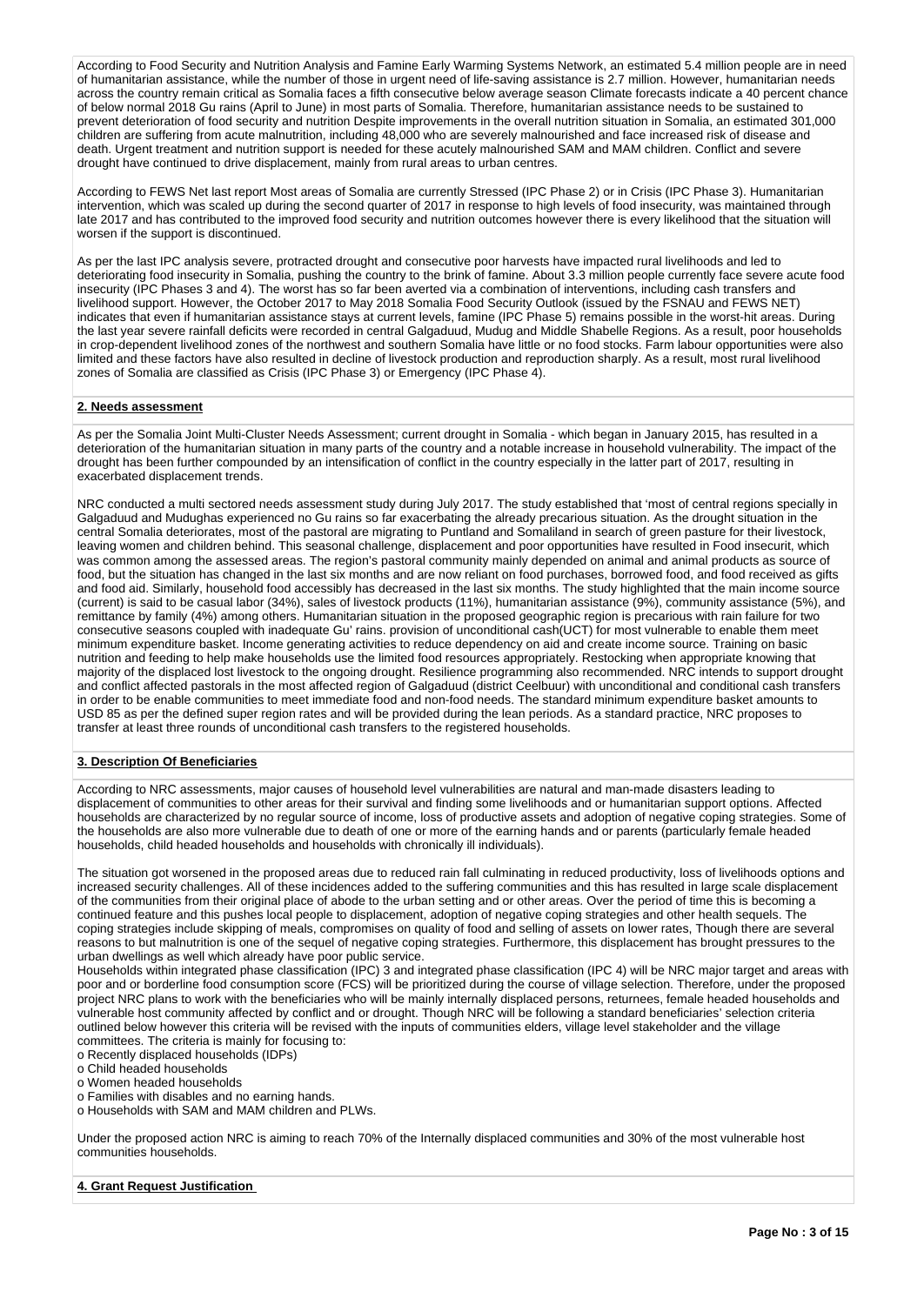The proposed project is to respond to immediate food and other unmet needs in Ceelbuur district of Galgaduud South central region of Somalia. This immediate life saving support will help the communities to avoid use of negative coping strategies which are bringing out detrimental effects on the most vulnerable households and the society. The generally adopted communities negative coping strategies include sale of productive assets, reduction of food diversity, buying food on credit and skipping of meals.Child labor and forced marriages are also among those negative coping strategies that have been reported.

Urgent lifesaving support is required to avert further deterioration of the situation for those on the tipping point. The project will contribute to address the immediate challenges of food and will ensure access to other unmet needs (Medicines and education) and also support in addressing the worsening malnutrition situation.

In the longer term assets building and knowledge transfer will contribute to the resilience of the communities.

#### **5. Complementarity**

NRC is already implementing a resilience focused DFID funded project in Livelihoods, Shelter, Water Sanitation and Hygiene (WASH) and Information, Counselling and Legal Assistance (ICLA) as well as ECHO funded project in Galgaduud.

Village Development Committees and Community based disaster managed committees (CBDMCs) have already been established in these area since the inception and start of implementation of these projects. Over the period of time NRC has established healthy relations with the communities, other stake holders in the area and local authorities. The already established committees will help NRC to quickly identify and register the most vulnerable households for unconditional cash transfers for providing support on urgent basis. The committees will also be instrumental in identifying and supervising implementation of small community infrastructure for rehabilitation (Water harvesting) and establishment of small sanitation schemes through cash for work. These committees will also be trained around nutrition messaging and will be tasked to identify households with SAM and MAM children and women. Households with malnourished cases will be prioritized for the cash assistance and will also be referred to the nutrition service providers in nearby areas.

We believe that this SHF funded project will support in meeting short and medium term needs and will also be contributing in long term resilience objectives as well. The cash transfer will help cushion the household against shocks like drought, evictions and negative coping strategies on immediate basis while assets building and nutrition focused knowledge transfer will help them to cope with similar situation during the long run.

#### **LOGICAL FRAMEWORK**

### **Overall project objective**

The overall objective of this project is that: "Drought-affected populations in Ceelbuur district of Galgaduud-South central Somalia have improved food security". This will be achieved through unconditional cash transfers (UCT), conditional cash transfers, printing and sharing of nutrition messaging / awareness on adoption of improved nutrition practices by the communities and referral of SAM and MAM cases to the Nutrition service provider. The interventions proposed under the results are aimed to ensure access of the affected communities in meeting immediate food and non-food needs but at the same time will ensure a sustainable change through establishment / rehabilitation of water harvesting structure, establishment / rehabilitation of the sanitation structures and nutrition focused knowledge transfer. Each registered household in the drought and the conflict affected Ceelbuur district will be eligible for cash transfer amounting to USD 85 over a period of three months. Laborers who will be engaged in cash for work initiatives will also be entitled for an equal region wise transfer after the completion of each month work cycle. NRC will be extending support during the lean and or minor lean season.

#### **Food Security**

| <b>Cluster objectives</b>                                                                                                                                                                                                                 | <b>Strategic Response Plan (SRP) objectives</b>                                                                                                                                                                                                          | <b>Percentage of activities</b> |
|-------------------------------------------------------------------------------------------------------------------------------------------------------------------------------------------------------------------------------------------|----------------------------------------------------------------------------------------------------------------------------------------------------------------------------------------------------------------------------------------------------------|---------------------------------|
| Improve households' immediate access to<br>food through provision of conditional and<br>unconditional assistance depending on the<br>severity of food insecurity phases,<br>vulnerability and seasonality of the<br>livelihoods (IPC 3-4) | 2018-SO1: Provide life-saving and life-<br>sustaining integrated multi-sectoral<br>assistance to reduce acute humanitarian<br>needs and reduce excess mortality among<br>the most vulnerable people                                                      | 88                              |
| Build resilience against current and future<br>shocks through the rehabilitation and/or<br>restoration of productive assets and disaster<br>preparedness at the community and<br>household levels (IPC 2-4)                               | 2018-SO4: Support the protection and<br>restoration of livelihoods, promote access to<br>basic services to build resilience to recurrent<br>shocks, and catalyze more sustainable<br>solutions for those affected, including<br>marginalized communities | 12 <sup>°</sup>                 |

**Contribution to Cluster/Sector Objectives :** The project will be directly contributing to Food Security Cluster strategic objective one which reads as "Improve household immediate access to food through provision of unconditional and conditional transfers depending on the severity of food insecurity as per IPC classification, vulnerability and seasonality of the livelihoods" The proposed interventions will be contributing in improving an increasing access to food and non-food needs through unconditional cash transfers (UCT) and conditional cash transfers to drought affected communities in Ceelbuur district of Galgaduud – (SC).

Furthermore, the activities will contribute in a sustainable change through nutrition focused knowledge transfer and building of small scale community prioritized assets. These activities will also contribute to saving lives, minimizing the negative coping strategies and protecting livelihoods.

Overall Objective: Drought-affected populations in Ceelbuur district of Galgaduud-South central Somalia have improved food security

Specific Objective 1: Target groups meet their immediate food needs. This will be achieved through unconditional and conditional cash transfers to vulnerable internally displaced persons (IDPs), vulnerable host communities and returnees. This is aimed at improving household immediate access to food and other unmet needs.

Specific Objective 2: Small community prioritized infrastructure schemes are established / rehabilitated through cash for work. This will be achieved through identifying and registering skilled and unskilled casual labor from within the program taregted villages and providing essential tools and construction material for establishment and rehabilitation of the communities prioritized assets.

#### **Outcome 1**

Disaster affected communities have access to cash to meet 80% of the full MEB

**Output 1.1**

**Description**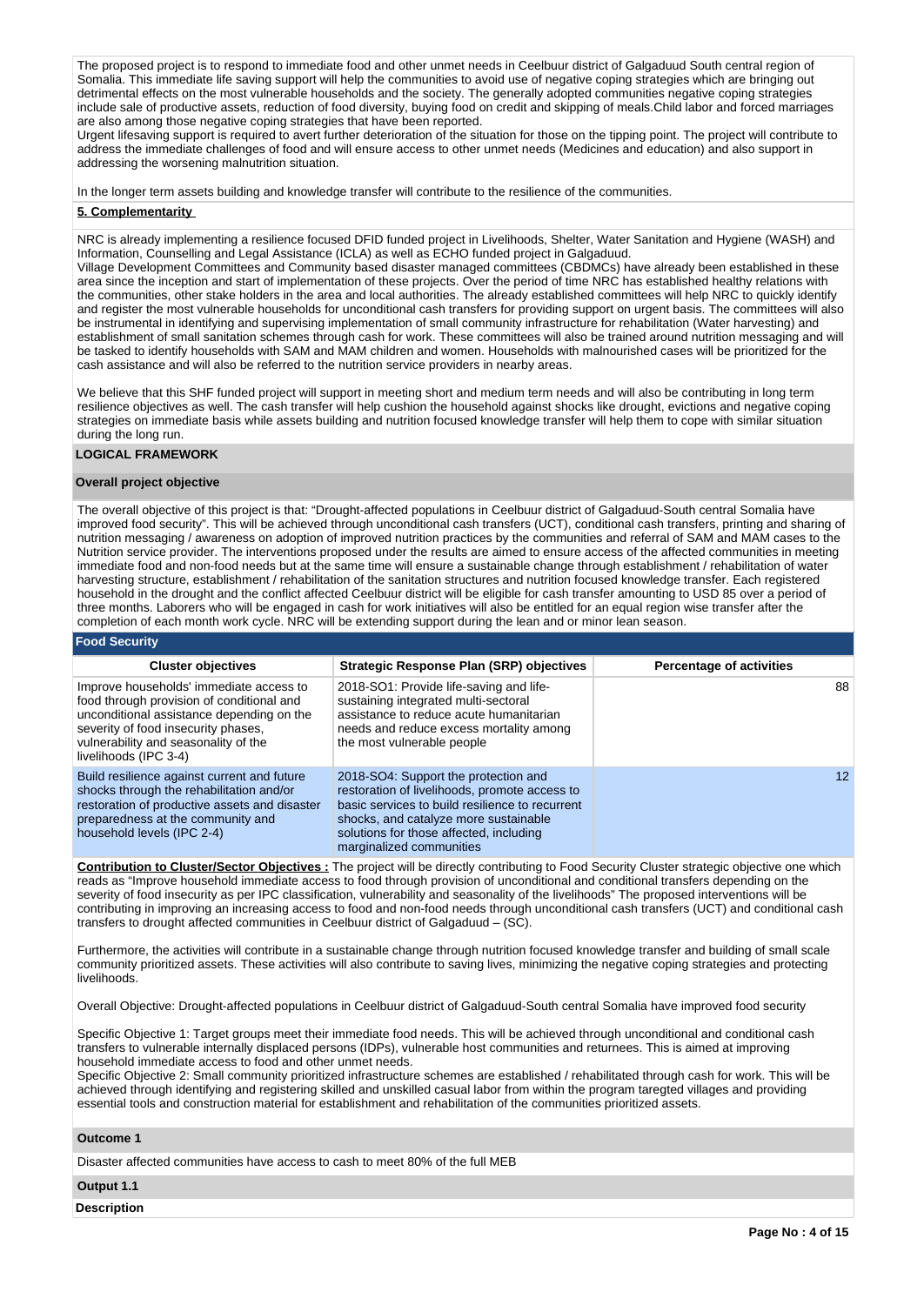1325 households (7950 individuals) from Ceelbuur district of Galgaduud (SC) are provided with monthly unconditional and conditional cash transfer over a period of three months

#### **Assumptions & Risks**

### **Indicators**

| iliulualui S                    |                |                                                                                                  |  |                                |  |  |              |  |  |  |  |  |
|---------------------------------|----------------|--------------------------------------------------------------------------------------------------|--|--------------------------------|--|--|--------------|--|--|--|--|--|
|                                 |                |                                                                                                  |  | <b>End cycle beneficiaries</b> |  |  | End<br>cycle |  |  |  |  |  |
| Code                            | <b>Cluster</b> | <b>Indicator</b>                                                                                 |  | Women   Boys   Girls   Target  |  |  |              |  |  |  |  |  |
| Indicator 1.1.1   Food Security |                | Number of people in crisis and IDPs receiving<br>unconditional support to improve access to food |  |                                |  |  | 6.990        |  |  |  |  |  |

**Means of Verification :** Beneficiaries list, payment details, monitoring reports and Post distribution reports (PDM) **Activities**

# **Activity 1.1.1**

### **Standard Activity : Unconditional cash transfer (agricultural input-seed distribution, seed vouchers, tools etc)**

### Unconditional cash transfers

NRC will be having meetings with the concerned local authorities to explain the project objectives, beneficiaries targeting criteria and duration of the support. In the meantime, NRC will also be engaging with other agencies working in the area to understand their coverage, nature of the programs being implemented by them, area specific challenges and the coping strategies. Parallel to this coordination with the Food Security cluster / Sub cluster will also be continued so as to have areas specific inputs well in time. Coordination will help to synergies this humanitarian response and reach the neediest area where there are no other agency working.

NRC will be revising beneficiaries selection criteria with close coordination of the village committees and will be starting registering beneficiaries as per the refined selection criteria. The village committees will be thoroughly oriented around the vulnerability selection criteria including identification of SAM and MAM children and women. This exercise will help us to avoid the duplication of the resources and NRC will be able to quickly refer malnutrition (SAM and MAM) cases to the nutrition service providers and or agencies providing nutrition support.

NRC will be engaging in detail with the 'Community Development Committees (CDCs)' for beneficiaries' identification and preparation of the initial lists of beneficiaries for both unconditional and conditional cash transfers. Initial list of the Beneficiaries will be prepared by the Community Development Committees CDCs as per the above outlined selection criteria. Once the lists are prepared, NRC Program staff will be randomly selecting 10% of the identified beneficiaries and will be verifying the provided details of the beneficiaries through door to door verification. If more than 90% of the provided information are in line to the program design and selection criteria, then entire list will be considered for further approval processes. Otherwise there will be a fresh assessment.

Once registration is completed, NRC staff will be orienting the communities at large during the broad based meetings and Community Development Committees in specific; around the key Nutrition messages focusing on balanced food, hygiene practices and on improved nutrition of infants and pregnant and lactating women. At the end of the meetings nutrition focused printed material Information, Education and Communication (IEC) will also be shared with the communities and the village committee. The Committees will be oriented and expected to continue this sensitization / awareness with the communities during their formal and informal meeting.

Each registered household will be transferred USD 85 per month as per the Super region defined rates to meet 80% of the Full MEB. Cash transfers are planned during the lean season using electronic mobile money transfers (Hormuud). These service providers are available in most parts of the Somalia including proposed program areas and are easily accessible. Beneficiaries will undergo a refresher on how they can get their monthly transfers. NRC previous electronic mobile money transfers did not register any significant challenges. NRC will learn and make this time round even better. This cash transfer will improve access to food and provide life-saving and life-sustaining assistance to people in need on immediate basis.

### **Activity 1.1.2**

### **Standard Activity : Nutrition education (IEC messages) of balanced diet/dietary diversity**

Nutrition messaging for behavior change

NRC staff will be orienting communities about the key nutrition messages during the broad based community meetings. Community Development Committees will be oriented in particular around the key behavior change messaging focusing on balanced food, key hygiene practices and on improved nutrition of infants and pregnant and lactating women. Over the period of time we have learnt that the community Development Committees play a crucial role in behavior change communications.

At the end of the communities meetings; developed Information, Education and Communication (IEC) material will also be shared with the communities and the village committee. These messages will have some pictorial demonstrations so that even the illiterate communities could also understand and follow the message. The Committees will be oriented and expected to continue this sensitization / awareness with the communities during their formal and informal meeting.

#### **Outcome 2**

Communities prioritized small assets (Water harvesting structures and communities' sanitation schemes) are established and or rehabilitated through cash for work

NRC program team will be identifying communities prioritized small infrastructure schemes like rain water harvesting reservoirs and or the communal sanitation schemes. Technical team will be designing schemes and will be preparing the bill of quantities for these small infrastructure schemes.

NRC will be purchasing necessary tools for cash for work. In addition required construction material will also be purchased from nearest sale points and will be issued to the communities. Soon after the completion of the prerequisites; Physical work will be started to rehabilitate and or establish these infrastructure schemes.

**Output 2.1**

**Description**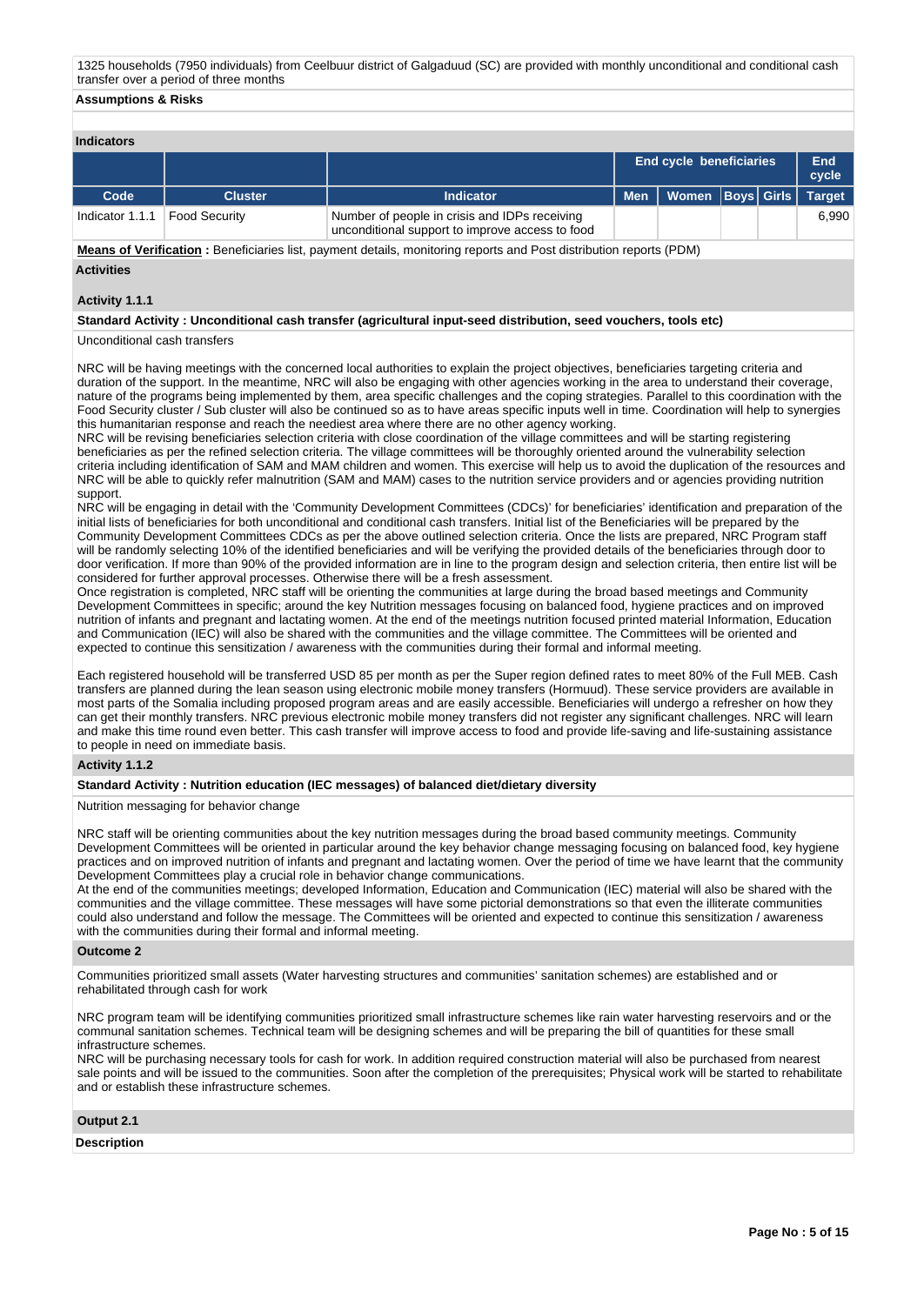Number of communities prioritized assets are identified

NRC Project team will be orienting communities and the local stake holders about the program design and the nature of the assets to identified including the rationale behind this rehabilitation. Communities will be identifying a list of the small communal assets to be rehabilitated and or established. The top most ranked assets will be picked keeping in mind time, skills and resources available. Furthermore; cost benefit analysis of the selected assets will also be a guiding principle in selection of the asset. This will be established that how the productive assets (Water harvesting structure) will contribute to the improved agricultural production, livestock fodder and or vegetable production. This will also ensure livestock access to water as well.

Furthermore where ever there will be a prioritized community need around communal sanitation and or the drain, this will also be rehabilitated through cash for work. As we understand that clean environment contributes positively in addressing malnutrition.

### **Assumptions & Risks**

### **Indicators**

|                 |                |                                                                                                                                | <b>End cycle beneficiaries</b> |                      |  | End<br>cycle |               |
|-----------------|----------------|--------------------------------------------------------------------------------------------------------------------------------|--------------------------------|----------------------|--|--------------|---------------|
| Code            | <b>Cluster</b> | Indicator                                                                                                                      | <b>Men</b>                     | Women   Boys   Girls |  |              | <b>Target</b> |
| Indicator 2.1.1 | Food Security  | Number of people that benefited from conditional<br>transfers to improve access to food and protection<br>of livelihood assets |                                |                      |  |              | 960           |

**Means of Verification :** Attendance sheet, Pictures of the working sites, monitoring reports and payment details. **Activities**

### **Activity 2.1.1**

**Standard Activity : Conditional cash transfer (cash for work or food for work)**

The material cost will be used to purchase cement, gravel, Steel and or tools. The engaged laborer will be paid on monthly basis and after each work cycle completion. Project committee and NRC Program staff will provide the technical back stopping to make the projects more viable and as per the agreed design.

As per the BOQs necessary construction material consisting of 'Cement, Steel, Gravel, Sand and some tools' will be purchased from the local market and will be delivered to the village committees for cash for work. The purchased tools will be handed over to the committees at the end of the work cycle, so that communities could use them for repair and maintenance of these small infrastructure schemes.

#### **Activity 2.1.2**

### **Standard Activity : Conditional cash transfer (cash for work or food for work)**

Beneficiary identification and registration for cash for work: This will be based on agreed upon vulnerability criteria between the community and village committees, availability of the required skill sets (for Skilled labor) and willingness of the unskilled labor. Those of the laborers will be preferred during the course of beneficiaries' selection who are usually associated with the casual laborer are above 18 Years of age and have no other regular source of income.

Program team and the communities will be identifying 800 casual laborers; preferred combination will be (one skilled labor and two unskilled laborers), however this Skilled and unskilled laborer ratio will vary from infrastructure scheme to scheme and needs in a project. This will be concluded at the time of scheme designing. The Skilled labor will be engaged for 6 days a month and unskilled will be engaged for 12 days; However, both Skilled and unskilled laborer will be getting USD 85 to meet 80% of the full MEB. The registered laborers will be working for for 8 hours a day as per the local norms and will continue to work for 12 days a month and three months in total. NRC team will be explaining project design and the objectives in community broad based meetings.

### **Additional Targets :**

**M & R**

**Monitoring & Reporting plan**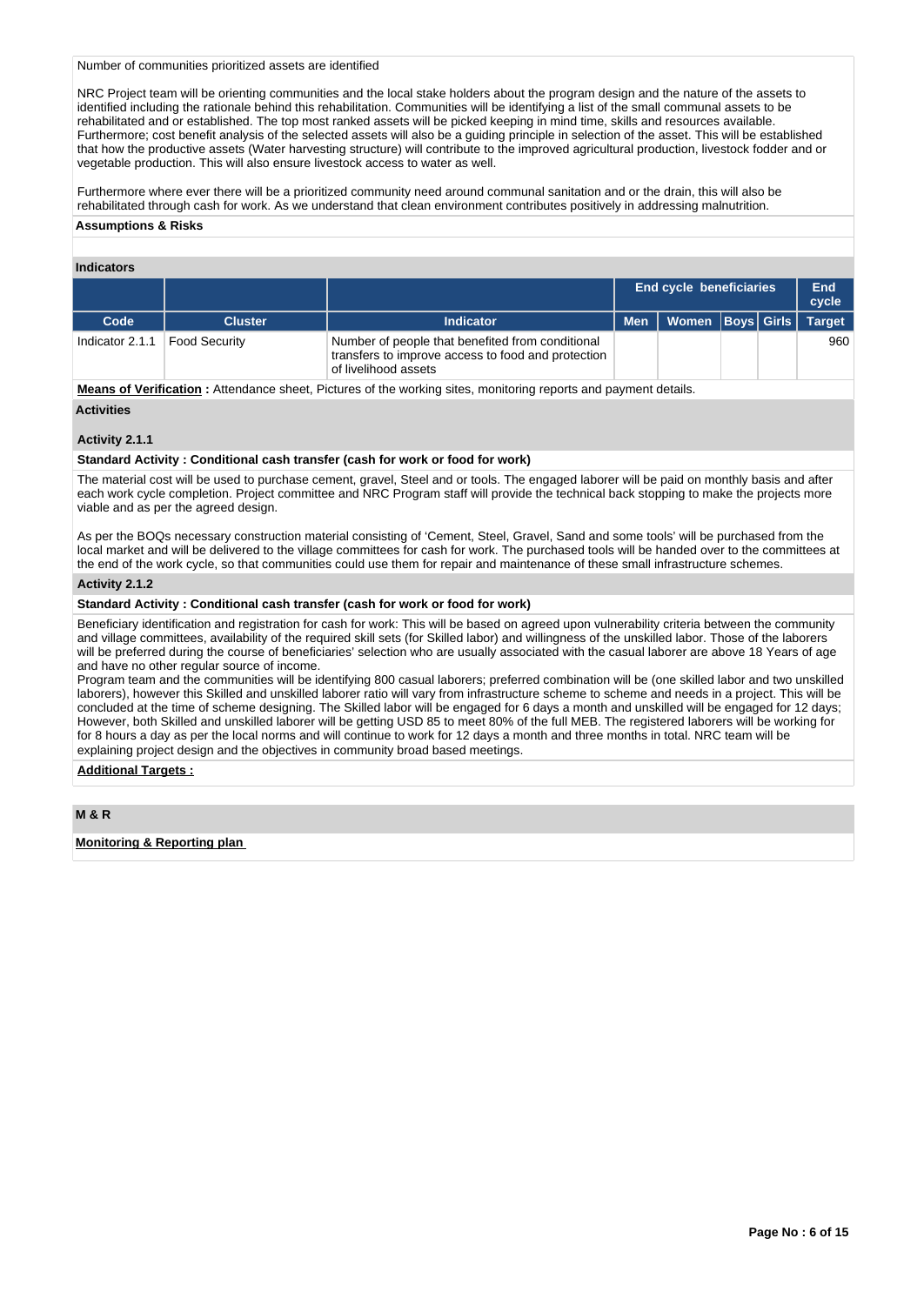NRC Somalia offices have fully working monitoring and evaluation departments who along with the project implementation teams are responsible for undertaking project baseline surveys, conducting of the post distribution monitoring (PDMs) and project evaluations. Furthermore, Monitoring department also pay periodic visits to the communities' and the work sites of the project and submit their reports for quality improvement, achieving of the milestones and or to capture impact of any intervention.

As a standard practice, NRC conducts project start-up meeting engaging Management, project direct staff, relevant support department people and concerned local authorities. During the meetings key milestones are discussed and project implementation plan is re-looked into. This helps to fix responsibilities and take this further. Soon after the project launch meetings are conducted with the communities and their leaders to create awareness about the project design and objectives. Details about beneficiaries' selection criteria are also discussed. Beneficiaries' selection criteria will be revised and agreed upon. Roles and responsibilities of all parties involved in project implementation will also be agreed upon; this will include project beneficiaries, local leaders, local authorities, Hormuud companY and Norwegian Refugee Council (NRC). After initial agreement and conclusion; beneficiaries' identification and registration will be started. Once a list of the beneficiaries is prepared by the Village Development Committee, then a 10% randomly selected registered beneficiaries sample will be verified by NRC Program and Monitoring teams through door to door assessment. The selected beneficiaries will be briefed on their entitlements, Complaint response mechanism and necessary further steps. Likewise, the beneficiaries to be engaged in Cash for work (CFW) initiatives will also be oriented about their working hours, wages and their roles.

As soon as beneficiaries' registration is completed, project baseline survey will be commissioned to ascertain base values of critical food security indicators (FCS, HDDS and rCSI) at start for this project. NRC Monitoring team will take this responsibility and will use trained enumerators for data collection. This data will be analysed and a project baseline report will be generated.

The baseline will be followed by release of monthly Unconditional Cash Transfer to 1165 households in the proposed targeted area. There will be three (3) monthly transfers made through using Hormuud mobile money transfer platform in . The next transfer will be transferred 4 weeks after the first cash transfer. As the transfer amount is calculated to meet minimum monthly expenditure basket, MEB.

NRC Food Security and Monitoring teams will engage the trained enumerators to collect post distribution monitoring (PDM) data approximately 2 weeks after every round of cash transfer from randomly selected 10% of the cash beneficiaries. The time lag (2 weeks) is intended to ensure that usage / expenditure of the cash has taken place. Post distribution monitoring is intended to monitor expenditure patterns and take timely remedial actions accordingly whenever PDM findings deem necessary. At the end of each of PDM, data will be analysed and a small report will be generated.

At the end of the project, an Endline survey will also be commissioned to establish the changes in indicators outlined in the logframe. For all surveys and post distribution monitoring, a 95% confidence levels will be used.

#### **Workplan**

| Activitydescription                                                                                                                                                                                                                                                                                                                                                                                                                                                                                                                                                                                                                                                                                                                                                                                                                                                                                                                                                                                                                                                                                                                                                                                                                                                                                                                                                                                                                                                                                                                                                                                                                                                                                                                                                                                                                                                                                                                                                                                                                                                                                                                                                                                                                                                                                                                                                                                                                                                                                                                                                                                                                                                                                                                                                                                                                                                  | Year | $\mathbf{2}$ | 3 | 5  | 6   | 8  | 9 | 10  |         | 12 |
|----------------------------------------------------------------------------------------------------------------------------------------------------------------------------------------------------------------------------------------------------------------------------------------------------------------------------------------------------------------------------------------------------------------------------------------------------------------------------------------------------------------------------------------------------------------------------------------------------------------------------------------------------------------------------------------------------------------------------------------------------------------------------------------------------------------------------------------------------------------------------------------------------------------------------------------------------------------------------------------------------------------------------------------------------------------------------------------------------------------------------------------------------------------------------------------------------------------------------------------------------------------------------------------------------------------------------------------------------------------------------------------------------------------------------------------------------------------------------------------------------------------------------------------------------------------------------------------------------------------------------------------------------------------------------------------------------------------------------------------------------------------------------------------------------------------------------------------------------------------------------------------------------------------------------------------------------------------------------------------------------------------------------------------------------------------------------------------------------------------------------------------------------------------------------------------------------------------------------------------------------------------------------------------------------------------------------------------------------------------------------------------------------------------------------------------------------------------------------------------------------------------------------------------------------------------------------------------------------------------------------------------------------------------------------------------------------------------------------------------------------------------------------------------------------------------------------------------------------------------------|------|--------------|---|----|-----|----|---|-----|---------|----|
| Activity 1.1.1: Unconditional cash transfers                                                                                                                                                                                                                                                                                                                                                                                                                                                                                                                                                                                                                                                                                                                                                                                                                                                                                                                                                                                                                                                                                                                                                                                                                                                                                                                                                                                                                                                                                                                                                                                                                                                                                                                                                                                                                                                                                                                                                                                                                                                                                                                                                                                                                                                                                                                                                                                                                                                                                                                                                                                                                                                                                                                                                                                                                         | 2018 |              |   | X. | ΙX. | XX |   | ΙX. | $X$ $X$ |    |
| NRC will be having meetings with the concerned local authorities to explain the<br>project objectives, beneficiaries targeting criteria and duration of the support. In the<br>meantime, NRC will also be engaging with other agencies working in the area to<br>understand their coverage, nature of the programs being implemented by them,<br>area specific challenges and the coping strategies. Parallel to this coordination with<br>the Food Security cluster / Sub cluster will also be continued so as to have areas<br>specific inputs well in time. Coordination will help to synergies this humanitarian<br>response and reach the neediest area where there are no other agency working.<br>NRC will be revising beneficiaries selection criteria with close coordination of the<br>village committees and will be starting registering beneficiaries as per the refined<br>selection criteria. The village committees will be thoroughly oriented around the<br>vulnerability selection criteria including identification of SAM and MAM children and<br>women. This exercise will help us to avoid the duplication of the resources and<br>NRC will be able to quickly refer malnutrition (SAM and MAM) cases to the nutrition<br>service providers and or agencies providing nutrition support.<br>NRC will be engaging in detail with the 'Community Development Committees<br>(CDCs)' for beneficiaries' identification and preparation of the initial lists of<br>beneficiaries for both unconditional and conditional cash transfers. Initial list of the<br>Beneficiaries will be prepared by the Community Development Committees CDCs<br>as per the above outlined selection criteria. Once the lists are prepared, NRC<br>Program staff will be randomly selecting 10% of the identified beneficiaries and will<br>be verifying the provided details of the beneficiaries through door to door<br>verification. If more than 90% of the provided information are in line to the program<br>design and selection criteria, then entire list will be considered for further approval<br>processes. Otherwise there will be a fresh assessment.<br>Once registration is completed, NRC staff will be orienting the communities at large<br>during the broad based meetings and Community Development Committees in<br>specific; around the key Nutrition messages focusing on balanced food, hygiene<br>practices and on improved nutrition of infants and pregnant and lactating women.<br>At the end of the meetings nutrition focused printed material Information, Education<br>and Communication (IEC) will also be shared with the communities and the village<br>committee. The Committees will be oriented and expected to continue this<br>sensitization / awareness with the communities during their formal and informal<br>meeting. | 2019 |              |   |    |     |    |   |     |         |    |
| Each registered household will be transferred USD 85 per month as per the Super<br>region defined rates to meet 80% of the Full MEB. Cash transfers are planned<br>during the lean season using electronic mobile money transfers (Hormuud). These<br>service providers are available in most parts of the Somalia including proposed<br>program areas and are easily accessible. Beneficiaries will undergo a refresher on<br>how they can get their monthly transfers. NRC previous electronic mobile money<br>transfers did not register any significant challenges. NRC will learn and make this<br>time round even better. This cash transfer will improve access to food and provide<br>life-saving and life-sustaining assistance to people in need on immediate basis.                                                                                                                                                                                                                                                                                                                                                                                                                                                                                                                                                                                                                                                                                                                                                                                                                                                                                                                                                                                                                                                                                                                                                                                                                                                                                                                                                                                                                                                                                                                                                                                                                                                                                                                                                                                                                                                                                                                                                                                                                                                                                       |      |              |   |    |     |    |   |     |         |    |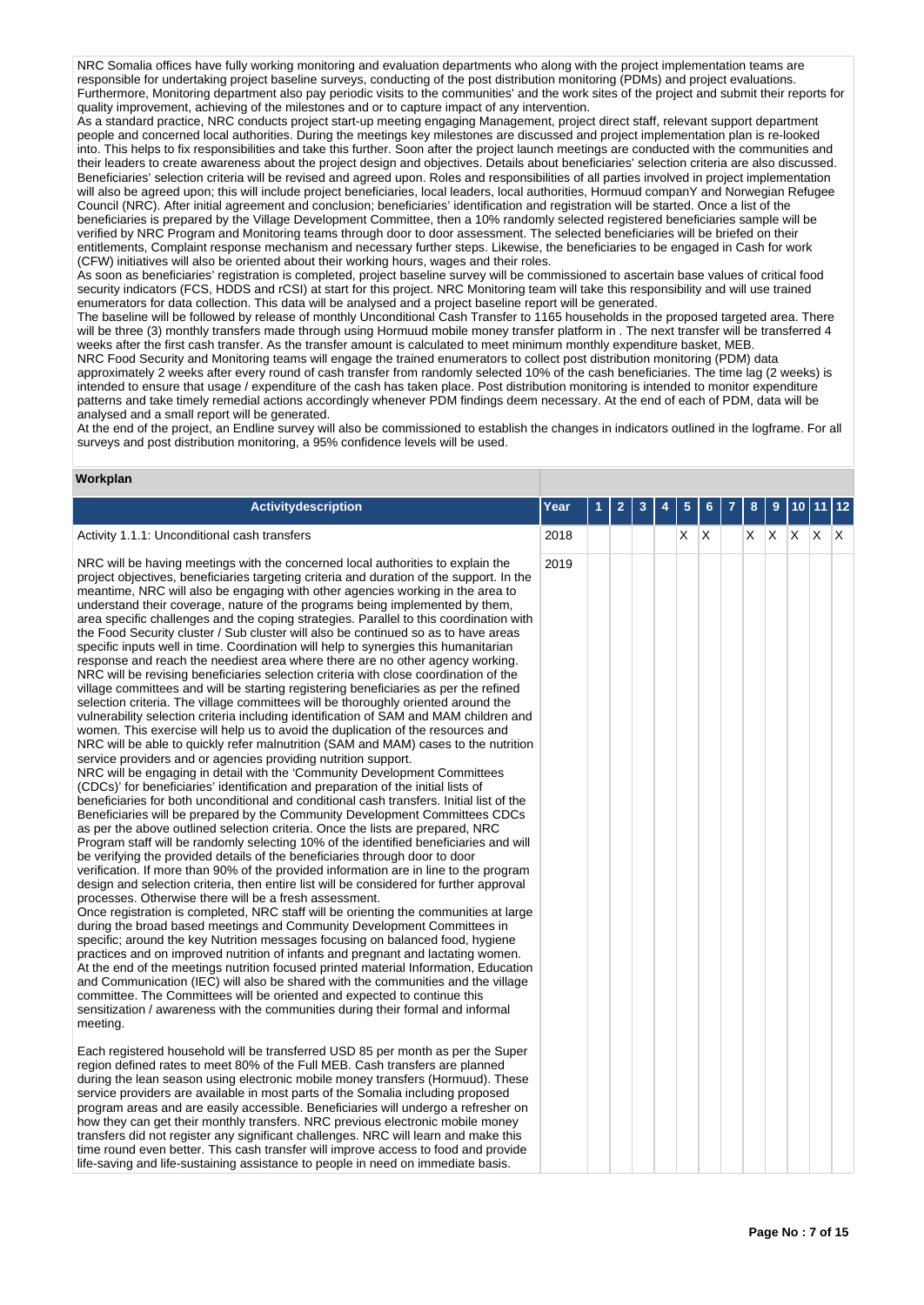| Activity 1.1.2: Nutrition messaging for behavior change                                                                                                                                                                                                                                                                                                                                                                                                                                                                                                                                                                                                                                                                                                                                                                                                                                                                                                                                                                                                                                                                                                                      | 2018 |  | X | X | ΙX.      | $\mathsf{X}$ | ΙX.          | X        | X   |
|------------------------------------------------------------------------------------------------------------------------------------------------------------------------------------------------------------------------------------------------------------------------------------------------------------------------------------------------------------------------------------------------------------------------------------------------------------------------------------------------------------------------------------------------------------------------------------------------------------------------------------------------------------------------------------------------------------------------------------------------------------------------------------------------------------------------------------------------------------------------------------------------------------------------------------------------------------------------------------------------------------------------------------------------------------------------------------------------------------------------------------------------------------------------------|------|--|---|---|----------|--------------|--------------|----------|-----|
| NRC staff will be orienting communities about the key nutrition messages during<br>the broad based community meetings. Community Development Committees will<br>be oriented in particular around the key behavior change messaging focusing on<br>balanced food, key hygiene practices and on improved nutrition of infants and<br>pregnant and lactating women. Over the period of time we have learnt that the<br>community Development Committees play a crucial role in behavior change<br>communications.<br>At the end of the communities meetings; developed Information, Education and<br>Communication (IEC) material will also be shared with the communities and the<br>village committee. These messages will have some pictorial demonstrations so<br>that even the illiterate communities could also understand and follow the message.<br>The Committees will be oriented and expected to continue this sensitization /<br>awareness with the communities during their formal and informal meeting.                                                                                                                                                           | 2019 |  |   |   |          |              |              |          |     |
| Activity 2.1.1: The material cost will be used to purchase cement, gravel, Steel and<br>or tools. The engaged laborer will be paid on monthly basis and after each work                                                                                                                                                                                                                                                                                                                                                                                                                                                                                                                                                                                                                                                                                                                                                                                                                                                                                                                                                                                                      | 2018 |  |   | X | $\times$ |              |              |          |     |
| cycle completion. Project committee and NRC Program staff will provide the<br>technical back stopping to make the projects more viable and as per the agreed<br>design.<br>As per the BOQs necessary construction material consisting of 'Cement, Steel,<br>Gravel, Sand and some tools' will be purchased from the local market and will be<br>delivered to the village committees for cash for work. The purchased tools will be<br>handed over to the committees at the end of the work cycle, so that communities<br>could use them for repair and maintenance of these small infrastructure schemes.                                                                                                                                                                                                                                                                                                                                                                                                                                                                                                                                                                    | 2019 |  |   |   |          |              |              |          |     |
| Activity 2.1.2: Beneficiary identification and registration for cash for work: This will<br>be based on agreed upon vulnerability criteria between the community and village                                                                                                                                                                                                                                                                                                                                                                                                                                                                                                                                                                                                                                                                                                                                                                                                                                                                                                                                                                                                 | 2018 |  |   | X | ΙX.      | $\mathsf{X}$ | $\mathsf{X}$ | <b>X</b> | ΙX. |
| committees, availability of the required skill sets (for Skilled labor) and willingness<br>of the unskilled labor. Those of the laborers will be preferred during the course of<br>beneficiaries' selection who are usually associated with the casual laborer are<br>above 18 Years of age and have no other regular source of income.<br>Program team and the communities will be identifying 800 casual laborers;<br>preferred combination will be (one skilled labor and two unskilled laborers),<br>however this Skilled and unskilled laborer ratio will vary from infrastructure scheme<br>to scheme and needs in a project. This will be concluded at the time of scheme<br>designing. The Skilled labor will be engaged for 6 days a month and unskilled will<br>be engaged for 12 days; However, both Skilled and unskilled laborer will be getting<br>USD 85 to meet 80% of the full MEB. The registered laborers will be working for for<br>8 hours a day as per the local norms and will continue to work for 12 days a month<br>and three months in total. NRC team will be explaining project design and the<br>objectives in community broad based meetings. | 2019 |  |   |   |          |              |              |          |     |
| <b>OTHER INFO</b>                                                                                                                                                                                                                                                                                                                                                                                                                                                                                                                                                                                                                                                                                                                                                                                                                                                                                                                                                                                                                                                                                                                                                            |      |  |   |   |          |              |              |          |     |

## **Accountability to Affected Populations**

Beneficiary participation: Beneficiaries will be involved at all phases of the project cycle. At project start-up, community and their leaders will be oriented about the project design explaining objectives, time frame, transfer value, complaint response mechanism (CRM) and role and responsibilities of the communities' and the village committees. This will also be including of targeting and selection criteria. At Baseline, Post Distribution Monitoring (PDM) and Endline, beneficiary involvement will be crucial in order to gather data and establish realistic indicators. This will help to monitor trends and will guide in taking corrective actions timely where necessary. Beneficiaries take part during the review meetings, project reviews or evaluations, lessons learnt exercise including opportunity to document successes and failures to replicate and learn from when future programs are designed. NRC always refers back to some of the earlier conducted studies (End-line Surveys, PDMs and assessments) which provide good analysis and understanding of the communities needs on the ground. Furthermore; as a standard practice, NRC always conducts community first dialogues after approval of the project design to have community inputs regarding design of the project and or editing the beneficiaries' selection criteria. This approach helps in addressing concerns and demands of target communities in the very beginning of the project cycle.

Complaints response and feedback mechanism (CRAM): NRC has feedback and complaints receiving hotlines established in all Area Offices, each area office is having a unique hotline number. This is meant to provide a forum to communities for registering their complaints and grievances. Complaints are referred to the respective team mate and are quickly addressed. This helps the Field Operations for course correction and taking timely decision. Under the proposed action NRC will be sharing hotline number with the communities during broad based meetings and will also be displayed on the panflex and bill boards as well. The beneficiaries' households will be oriented about the complaint response mechanism. Feedback and complaints will be systematically recorded in a central database with assigning a certain score to each of the complaint received based on its frequency, sensitivity, impact etc. The score will then be the basis for selecting which complaints/feedback must be attended first. The complainant is responded back as soon as possible. Serious nature complaints are referred to the Management.

Information sharing: Project design and objectives, Beneficiaries selection criteria, transfer value and duration of the support are shared in the very first communities' consultative meetings. IECs material (information posters, billboards and leaflets) will also be produced and distributed in target locations conveying basic project information i.e. Project Name, Donor, Target locations, value of the community project etc, this helps the communities and other stakeholders understand the nature of support.

Do No Harm principle: NRC adheres to the 'do no harm principle' by taking care of all steps right from geographic targeting through beneficiaries' selection and cash transfers. As per the FSC cluster strategy of targeting of the most vulnerable, especially women and child headed families and acutely malnourished children. Communities in general and the Village committees in particular are engaged in refining the beneficiaries' selection criteria, selection and concluding the final beneficiaries list. Furthermore community infrastructure will support peace building as all households in the area share these resources irrespective of underlying differences or clans. The activities aim at increasing target vulnerable drought affected communities immediate access to food. Program team will be discussing the 'Do-no-harm principles' in communities broad based meetings to ensure principles consideration.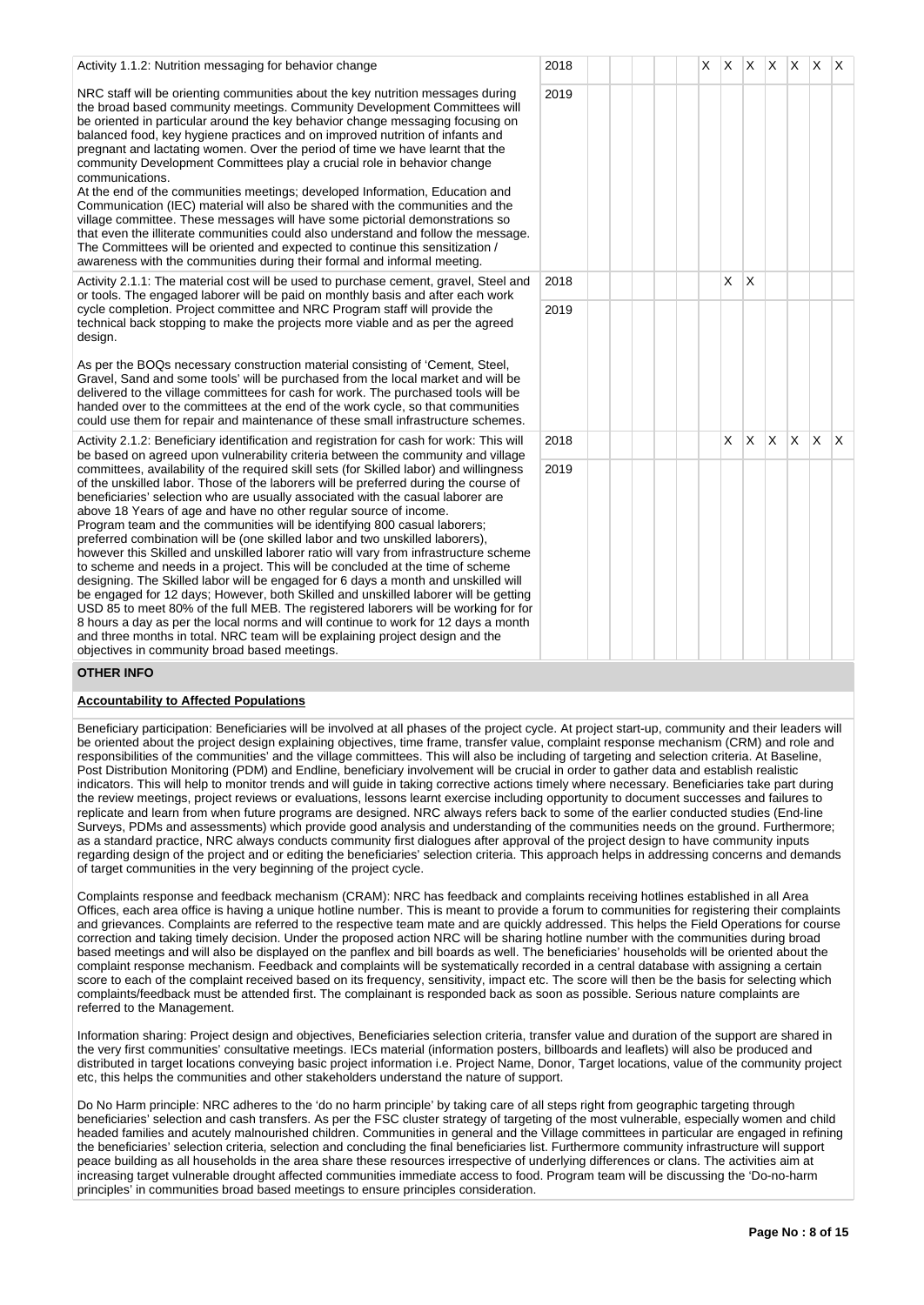### **Implementation Plan**

Implementation: NRC will implement activities directly working with beneficiaries and the Hormuud telecom companies to support in electronic money transfers to registered beneficiaries in the quickest possible way. Beneficiaries will undergo awareness and refresher session on how to use the mobile phone to receive cash which is already widely used and very popular in Somalia. Beneficiaries will get information about their entitlements which they will be getting over three months. A sample of the beneficiaries will be interviewed during the data collection for Baseline,Post Distribution Monitoring (PDM) and End-line surveys. This community engagement process will continue throughout the project implementation starting from the beginning to the end. The beneficiaries / Laborers to be engaged in cash for work will be oriented about the working hours, mode of payment and working principles.

Supervision & Reporting: NRC field staff will be engaged with the communities on regular basis, staff will support village committees during the course of beneficiaries' registration process. Implementation of the cash for work initiatives and training sessions around nutrition messaging. Teams will be interacting with the communities during the project baseline, PDMs also the end line evaluations. There will be Interim and final report submitted to OCHA; which will be half way through the project implementation and at the end of the award respectively. NRC will lead in sharing lessons learnt, best practices, and or any other information with area level actors and donors keeping in mind the visibility protocols.

#### **Coordination with other Organizations in project area**

| Name of the organization                                                                                                     | Areas/activities of collaboration and rationale                                                                                                                                                                                                                                                                                                                                                                                                                                                                                                                                                                                                                                                                                                                                                                                                                                                                                                                                                                                                                                                                                                                                                           |
|------------------------------------------------------------------------------------------------------------------------------|-----------------------------------------------------------------------------------------------------------------------------------------------------------------------------------------------------------------------------------------------------------------------------------------------------------------------------------------------------------------------------------------------------------------------------------------------------------------------------------------------------------------------------------------------------------------------------------------------------------------------------------------------------------------------------------------------------------------------------------------------------------------------------------------------------------------------------------------------------------------------------------------------------------------------------------------------------------------------------------------------------------------------------------------------------------------------------------------------------------------------------------------------------------------------------------------------------------|
| Food Security Cluster (FSC), Local Authorities, Nutrition plays (Save<br>the Children, ACF and UNICEF) and Health departmetn | NRC will be coordinating with FSC cluster on periodic basis during<br>the course of geographic mapping. Will be sharing project progress<br>on regular basis and will also be engaging with the cluster as and<br>when there is any challenge during the course of project<br>implementation. , Over the period of time NRC has established good<br>relations with the local authorities. NRC will be sharing Project<br>design with the local authorities to have their by in during<br>beneficiaries selection and project implementation. NRC will also<br>brief the local leadership on the progress of project implementation<br>as and when needed and will seek their support whenever required.<br>Particularly if there are challenges around security and any specific<br>services needed or a quidance is required around the messaging;<br>then the local level authorities will be very instrumental. , NRC will<br>also closely coordinate with the Nutrition service providers including<br>I/NGOs, UN agencies and or Government agencies for referral of<br>SAM and MAM cases treatment. These relations will help<br>communities to establish sustainable relations with such agencies. |
| Nutrition players (Save the Children, ACF and UNICEF) and Health<br>departmetn                                               | Nutrition focused programs implementation (Screening, referrals and<br>treatment)                                                                                                                                                                                                                                                                                                                                                                                                                                                                                                                                                                                                                                                                                                                                                                                                                                                                                                                                                                                                                                                                                                                         |

**Environment Marker Of The Project**

N/A: Not applicable, only used for a small number of services

#### **Gender Marker Of The Project**

2a- The project is designed to contribute significantly to gender equality

#### **Justify Chosen Gender Marker Code**

The project is designed for Ceelbuur district of Galgaduud and like any other parts of country, these societies are largely patriarchal. Strong cultural and traditional attitudes reinforce this situation. Men are the key decision makers and often take most leadership roles and generally tend to use cash, make decision for using cash and take up most of the activities deemed to provide access to cash. Over the period of times, NRC has implemented large scale cash based programs across Somalia and has been enjoying the local government supporting the idea that when money is given to women it is more likely to be used for productive household benefits, children care, essential food and women needs. NRC aims to reach maximum of the women and or the women headed families for unconditional cash transfer (UCT) program and nutritional messaging around Behaviour change. However, this is expected that mostly men will be engaged in the cash for work initiatives though this differs from area to area and is decided during the community meetings and option is kept open for both men and women. In both cases actual participants will be entitled for release of cash.

NRC places great value on gender during program design and throughout the implementation of its programs. NRC shall ensure that during all the stages of the project management cycle, women representation and participation is prioritized. This will be ensured that women have a good representation in the village committee. At least 50% of beneficiaries will be female. NRC will build capacity of female headed households on specific needs of women like nutrition and child care, and environmental conservation. During beneficiary registration, NRC will collect gender segregated data in order to better plan for the needs of all categories. The gender segregated data will be documented and reported during the periodic reporting as well.

#### **Protection Mainstreaming**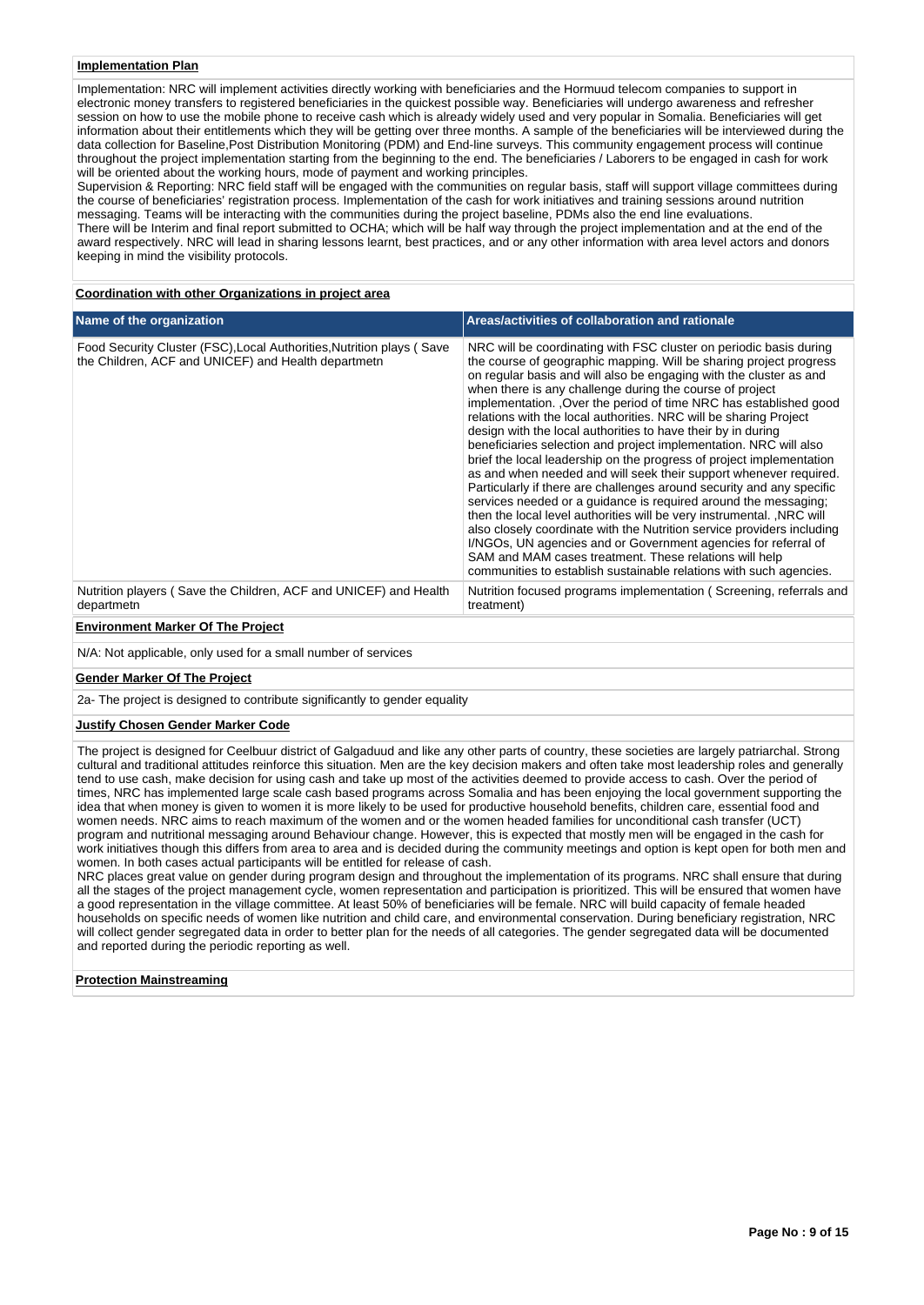There is often significant extortion of the vulnerable and displaced from the gate keepers often in disguise of rent for the plots of land in which Internally Displaced Persons (IDPs) live, areas selection for the cash for work initiatives in the host communities and the beneficiaries registration processes. Internally Displaced Persons often enter into verbal informal agreements just when they begin to live in that settlement - well before humanitarian and development actors begin to offer any kinds of support. These informal agreements are often in return for security and rent. The displaced people are required to pay a fixed monthly amount to the gatekeepers for these services and small opportunities. However, anecdotal evidence shows that such payments are often higher when it is a cash program. The proposed project will be guided by the principles of DO NO HARM, ensuring that safety and dignity of target population is upheld and at the same time accountability, participation and empowerment is maintained. NRC will work with beneficiary households and existing beneficiary committees in the IDP and host community settlements. NRC adopts the following beneficiaries' selection criteria. o Recently displaced households (IDPs)

o Child headed households

o Women headed households

o Families with disabilities and no earning hands.

o Households with SAM and MAM children and PLWs.

However, during the first meetings with the communities, this selection criterion is shared with the village committees, is discussed and modified as per the recommendations / suggestions of the communities. Thence after these village Committees are the one who prepare initial list of the most vulnerable households in line to the agreed criterion. This assure impartiality, neutrality and consideration of inclusion / exclusion error during the course of beneficiaries' selection.

NRC operates in a context where displaced populations are exposed to violence, oppression and exploitation. NRC tries to identify acute threats faced by displaced populations as defined under International Human Rights and Humanitarian Law. NRC will respond by encouraging duty bearers to uphold their responsibilities to recognize and uphold the rights of displaced persons, without discrimination. NRC will use its reputation, influence, presence, programmes and voice to maximize protection for displaced populations. Likewise, NRC will make sure that wage levels for the casual labor are close to the market rates and there is no exploitation. Furthermore; NRC strongly believes in active engagement with the local authorities and has established healthy relations with authorities over the period of time. As soon as this project is approved, NRC will engage with the local authorities to share program design and have project endorsement. This will ensure safety and protection of the Program staff and communities. Moreover once the targeting criterion is refined consultation with the affected communities, then the village committees will be engaged in beneficiaries' identification processes.

The registered casual laborer for cash for work will be engaged in community prioritized cash for work initiatives within their villages and will be supervised and or supported by the village committees and the NRC Program staff. NRC will be ensuring beneficiaries dignity is maintained throughout the project cycle.

Project Beneficiaries will be getting their monthly cash transferred using mobile money transfer which is swift and safe and provides options to the households to collect their money from the nearest outlet. The mobile phone platform reduces on the chances of extortion from gatekeepers when compared to the other modalities of transfer. So all these initiatives will ensure safety, dignity and protection of the beneficiaries.

### **Country Specific Information**

#### **Safety and Security**

NRC will continue to work closely with local authorities of Ceelbuur district of Galgaduud South central Somalia to keep abreast with the changing security situations on the ground and adopt security measures for assuring security and safety of the staff and beneficiaries. NRC has an International Security Adviser at the country office level who is supported by a Security Coordinator and or Security Officer in each of the field office. Security department is very well connected with the UNDSS, Area based Law enforcement agencies and other stakeholders working in the area and keeps staff informed of any incidence reported, necessary advice on the movements and ensures that the security SOPs are followed throughout.

NRC has good acceptance in the communities across Somalia and projects are implemented in line to the approved design with the support of the local authorities and the communities. During the course of implementation of the proposed action also NRC security team will provide necessary security guidance and support to the Project implementation teams.

#### **Access**

Project sites in both proposed geographic areas Ceelbuur district of Galgaduud South central Somalia' are accessible, NRC program staff visits and collects information from the project sites on regular basis and works with communities closely. Presently, NRC has running projects in both areas. There are no immediate challenges in organizing communities meeting smoothly and conducting meetings with local authorities and other agencies as and when needed. Though NRC has established good relations within the area however security of the staff and the communities is prime and necessary security advises are issued regularly and will be followed strictly.

**BUDGET**

| Code      | <b>Budget Line Description</b>    |           | D / S Quantity Unit | cost | Duration<br><b>Recurran</b><br>ce | $\frac{9}{6}$<br>charged<br>to CHF | <b>Total Cost</b> |
|-----------|-----------------------------------|-----------|---------------------|------|-----------------------------------|------------------------------------|-------------------|
|           | 1. Supplies (materials and goods) |           |                     |      |                                   |                                    |                   |
| <b>NA</b> | <b>NA</b>                         | <b>NA</b> | $\mathbf 0$         | 0.00 | 0                                 | 0                                  | 0.00              |
|           | <b>NA</b>                         |           |                     |      |                                   |                                    |                   |
|           | <b>Section Total</b>              |           |                     |      |                                   |                                    | 0.00              |
|           | 2. Transport and Storage          |           |                     |      |                                   |                                    |                   |
| <b>NA</b> | <b>NA</b>                         | <b>NA</b> | $\mathbf 0$         | 0.00 | 0                                 | 0                                  | 0.00              |
|           | <b>NA</b>                         |           |                     |      |                                   |                                    |                   |
|           | <b>Section Total</b>              |           |                     |      |                                   |                                    | 0.00              |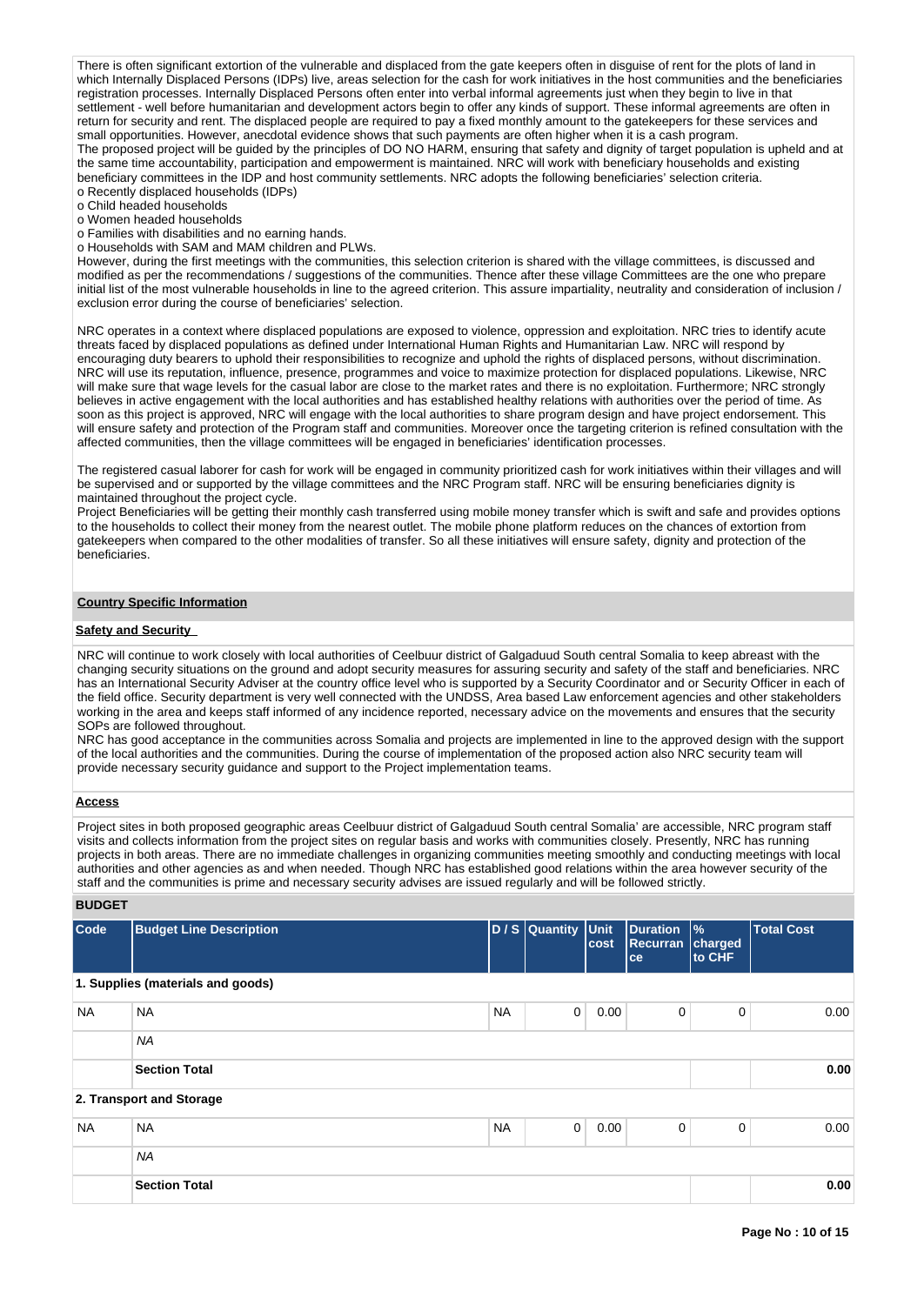|                   | 3. International Staff                                       |           |             |          |             |             |            |
|-------------------|--------------------------------------------------------------|-----------|-------------|----------|-------------|-------------|------------|
| <b>NA</b>         | <b>NA</b>                                                    | <b>NA</b> | $\pmb{0}$   | 0.00     | $\pmb{0}$   | $\pmb{0}$   | 0.00       |
|                   | <b>NA</b>                                                    |           |             |          |             |             |            |
|                   | <b>Section Total</b>                                         |           |             |          |             |             | 0.00       |
| 4. Local Staff    |                                                              |           |             |          |             |             |            |
| <b>NA</b>         | <b>NA</b>                                                    | <b>NA</b> | $\pmb{0}$   | 0.00     | $\pmb{0}$   | $\pmb{0}$   | 0.00       |
|                   | <b>NA</b>                                                    |           |             |          |             |             |            |
|                   | <b>Section Total</b>                                         |           |             |          |             |             | 0.00       |
|                   | 5. Training of Counterparts                                  |           |             |          |             |             |            |
| <b>NA</b>         | <b>NA</b>                                                    | <b>NA</b> | $\pmb{0}$   | 0.00     | $\pmb{0}$   | $\pmb{0}$   | 0.00       |
|                   | <b>NA</b>                                                    |           |             |          |             |             |            |
|                   | <b>Section Total</b>                                         |           |             |          |             |             | 0.00       |
|                   | 6. Contracts (with implementing partners)                    |           |             |          |             |             |            |
| <b>NA</b>         | <b>NA</b>                                                    | <b>NA</b> | $\pmb{0}$   | 0.00     | $\pmb{0}$   | $\pmb{0}$   | 0.00       |
|                   | <b>NA</b>                                                    |           |             |          |             |             |            |
|                   | <b>Section Total</b>                                         |           |             |          |             |             | 0.00       |
|                   | 7. Other Direct Costs                                        |           |             |          |             |             |            |
| <b>NA</b>         | <b>NA</b>                                                    | <b>NA</b> | 0           | 0.00     | $\pmb{0}$   | $\pmb{0}$   | 0.00       |
|                   | <b>NA</b>                                                    |           |             |          |             |             |            |
|                   | <b>Section Total</b>                                         |           |             |          |             |             | 0.00       |
| 8. Indirect Costs |                                                              |           |             |          |             |             |            |
| <b>NA</b>         | <b>NA</b>                                                    | <b>NA</b> | 0           | 0.00     | $\pmb{0}$   | $\mathbf 0$ | 0.00       |
|                   | <b>NA</b>                                                    |           |             |          |             |             |            |
|                   | <b>Section Total</b>                                         |           |             |          |             |             | 0.00       |
|                   | 11. A:1 Staff and Other Personnel Costs: International Staff |           |             |          |             |             |            |
| <b>NA</b>         | <b>NA</b>                                                    | <b>NA</b> | $\mathsf 0$ | $0.00\,$ | 0           | $\pmb{0}$   | $0.00\,$   |
|                   | <b>NA</b>                                                    |           |             |          |             |             |            |
|                   | <b>Section Total</b>                                         |           |             |          |             |             | 0.00       |
|                   | 12. A:1 Staff and Other Personnel Costs: Local Staff         |           |             |          |             |             |            |
| <b>NA</b>         | <b>NA</b>                                                    | $\sf NA$  | $\pmb{0}$   | $0.00\,$ | $\pmb{0}$   | $\mathbf 0$ | 0.00       |
|                   | <b>NA</b>                                                    |           |             |          |             |             |            |
|                   | <b>Section Total</b>                                         |           |             |          |             |             | 0.00       |
|                   | 13. B:2 Supplies, Commodities, Materials                     |           |             |          |             |             |            |
| <b>NA</b>         | <b>NA</b>                                                    | $\sf NA$  | $\mathsf 0$ | 0.00     | $\pmb{0}$   | $\mathbf 0$ | 0.00       |
|                   | <b>NA</b>                                                    |           |             |          |             |             |            |
|                   | <b>Section Total</b>                                         |           |             |          |             |             | 0.00       |
| 14. C:3 Equipment |                                                              |           |             |          |             |             |            |
| <b>NA</b>         | <b>NA</b>                                                    | $\sf NA$  | $\pmb{0}$   | 0.00     | $\mathsf 0$ | $\mathbf 0$ | 0.00       |
|                   | <b>NA</b>                                                    |           |             |          |             |             |            |
|                   | <b>Section Total</b>                                         |           |             |          |             |             | $\bf 0.00$ |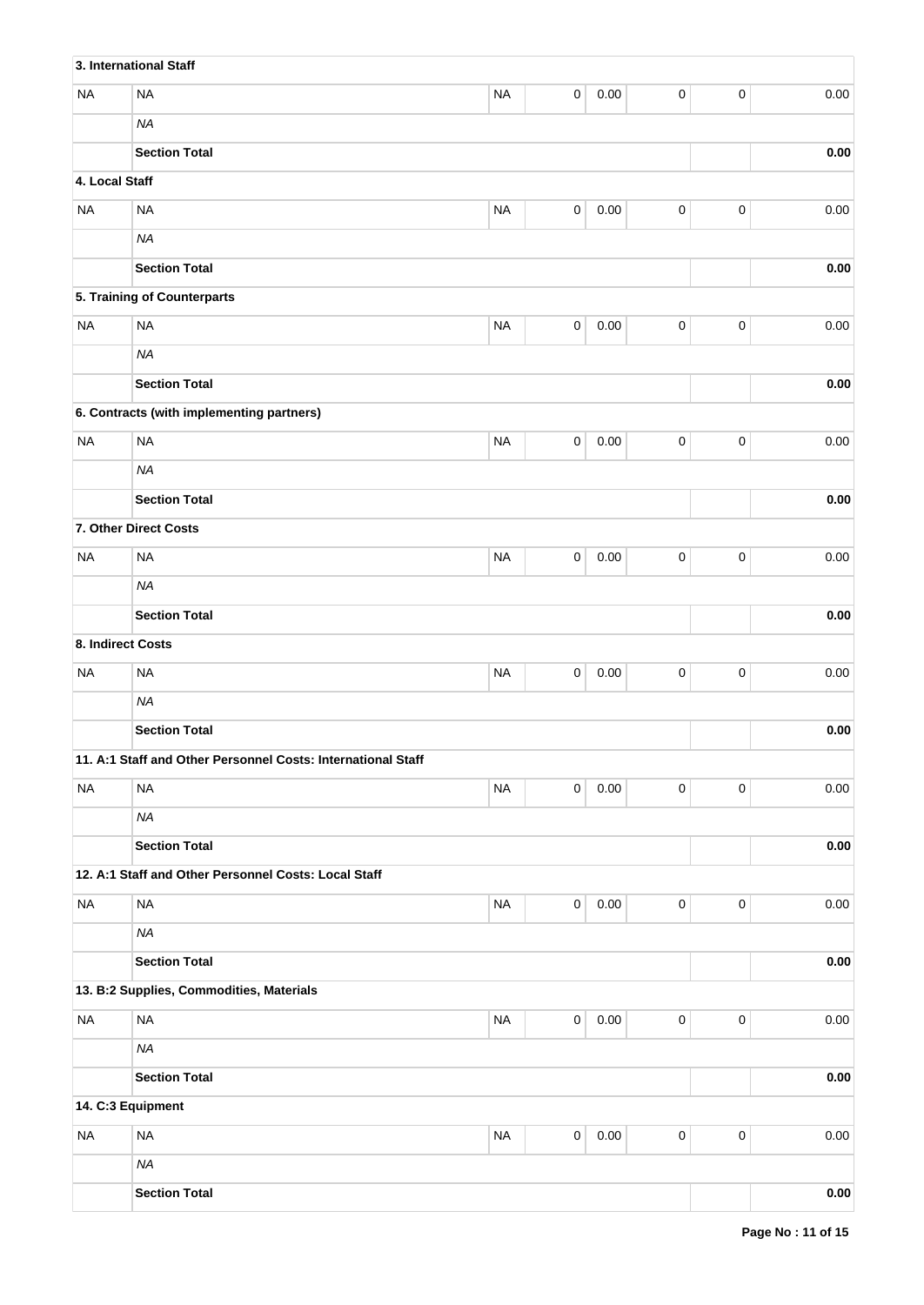|                | 15. D:4 Contractual Services                                                                                                                                                                                                                                                                                                                                                                                                                                                     |           |                |                       |   |       |          |
|----------------|----------------------------------------------------------------------------------------------------------------------------------------------------------------------------------------------------------------------------------------------------------------------------------------------------------------------------------------------------------------------------------------------------------------------------------------------------------------------------------|-----------|----------------|-----------------------|---|-------|----------|
| <b>NA</b>      | <b>NA</b>                                                                                                                                                                                                                                                                                                                                                                                                                                                                        | <b>NA</b> | 0              | 0.00                  | 0 | 0     | 0.00     |
|                | ΝA                                                                                                                                                                                                                                                                                                                                                                                                                                                                               |           |                |                       |   |       |          |
|                | <b>Section Total</b>                                                                                                                                                                                                                                                                                                                                                                                                                                                             |           |                |                       |   |       | 0.00     |
| 16. E:5 Travel |                                                                                                                                                                                                                                                                                                                                                                                                                                                                                  |           |                |                       |   |       |          |
| <b>NA</b>      | NA                                                                                                                                                                                                                                                                                                                                                                                                                                                                               | <b>NA</b> | 0              | 0.00                  | 0 | 0     | 0.00     |
|                | <b>NA</b>                                                                                                                                                                                                                                                                                                                                                                                                                                                                        |           |                |                       |   |       |          |
|                | <b>Section Total</b>                                                                                                                                                                                                                                                                                                                                                                                                                                                             |           |                |                       |   |       | 0.00     |
|                | 17. F:6 Transfers and Grants to Counterparts                                                                                                                                                                                                                                                                                                                                                                                                                                     |           |                |                       |   |       |          |
| <b>NA</b>      | <b>NA</b>                                                                                                                                                                                                                                                                                                                                                                                                                                                                        | <b>NA</b> | 0              | 0.00                  | 0 | 0     | 0.00     |
|                | ΝA                                                                                                                                                                                                                                                                                                                                                                                                                                                                               |           |                |                       |   |       |          |
|                | <b>Section Total</b>                                                                                                                                                                                                                                                                                                                                                                                                                                                             |           |                |                       |   |       | 0.00     |
|                | 18. G:7 General Operating and Other Direct Costs                                                                                                                                                                                                                                                                                                                                                                                                                                 |           |                |                       |   |       |          |
| <b>NA</b>      | <b>NA</b>                                                                                                                                                                                                                                                                                                                                                                                                                                                                        | <b>NA</b> | 0              | 0.00                  | 0 | 0     | 0.00     |
|                | ΝA                                                                                                                                                                                                                                                                                                                                                                                                                                                                               |           |                |                       |   |       |          |
|                | <b>Section Total</b>                                                                                                                                                                                                                                                                                                                                                                                                                                                             |           |                |                       |   |       | 0.00     |
|                | 19. H.8 Indirect Programme Support Costs                                                                                                                                                                                                                                                                                                                                                                                                                                         |           |                |                       |   |       |          |
| <b>NA</b>      | <b>NA</b>                                                                                                                                                                                                                                                                                                                                                                                                                                                                        | <b>NA</b> | 0              | 0.00                  | 0 | 0     | 0.00     |
|                | <b>NA</b>                                                                                                                                                                                                                                                                                                                                                                                                                                                                        |           |                |                       |   |       |          |
|                | <b>Section Total</b>                                                                                                                                                                                                                                                                                                                                                                                                                                                             |           |                |                       |   |       | 0.00     |
|                | 20. Staff and Other Personnel Costs                                                                                                                                                                                                                                                                                                                                                                                                                                              |           |                |                       |   |       |          |
| 1.1            | Project Manager-Livelihoods & Food Security                                                                                                                                                                                                                                                                                                                                                                                                                                      | D         |                | $1 \mid 5,000$<br>.00 | 8 | 10.00 | 4.000.00 |
|                | The Livelihoods & Food Security project manager is responsible for the overall implementation of project activities, report writing<br>and managing budget and staff. SHF will contribute 10% of his unit salary @5,000 USD for 8 months.                                                                                                                                                                                                                                        |           |                |                       |   |       |          |
| 1.2            | Project Coordinator-Livelihoods and Food Security                                                                                                                                                                                                                                                                                                                                                                                                                                | D         |                | $1 \mid 2,500$<br>.00 | 8 | 15.00 | 3,000.00 |
|                | The Livelihoods & Food security Project Coordinator will work closely with the project Officer in Galgadud on day-to day<br>execution of the project activities. The PC will assist the PM in ensuring that the project is implemented on time, within budget<br>and on scope. SHF will only contribute 15% of the salary $@$ 2,500 USD for 8 months.                                                                                                                            |           |                |                       |   |       |          |
| 1.3            | Project Officer-Livelihoods and Food Security                                                                                                                                                                                                                                                                                                                                                                                                                                    | D         |                | $1 \mid 1,400$<br>.00 | 8 | 60.00 | 6,720.00 |
|                | The Livelihoods & Food security Project Officer is dedicated for this project. The PO will assume the day to day implementation of<br>the project activities at the field, responsible for engaging with the communities, beneficiaries and other key stakeholders to<br>coordinate and collaborate with the projects at their locations. SHF will pay 60% of the salary @ 1,400 USD for 8 months.                                                                               |           |                |                       |   |       |          |
| 1.4            | Project Assistants-Livelihoods & Food Security                                                                                                                                                                                                                                                                                                                                                                                                                                   | D         |                | 1   900.0<br>$\Omega$ | 8 | 60.00 | 4,320.00 |
|                | The Livelihoods & Food security Assistants is the forefront human resource of the project implementation under the leadership<br>and quidance of the project Officers. The project assistant will work directly with the beneficiaries. He will be directly involved in<br>community engagement and the implementation of this project. SHF will contribute 60% of the salary of the project assistants as<br>they will be fully engaged in this implementation of this project. |           |                |                       |   |       |          |
| 1.5            | Finance Coordinator_SC/SL                                                                                                                                                                                                                                                                                                                                                                                                                                                        | D         | 1 <sup>1</sup> | 2,260<br>.00          | 8 | 15.00 | 2,712.00 |
|                | Finance coordinators will be the one who will responsible for reporting of this budget in area level and SHF will contribute 15% of<br>the salary of 2,260/month for 8 months                                                                                                                                                                                                                                                                                                    |           |                |                       |   |       |          |
| 1.6            | Log and Admin Coordinator/Log manager                                                                                                                                                                                                                                                                                                                                                                                                                                            | D         |                | $1 \mid 2,609$<br>.00 | 8 | 12.00 | 2,504.64 |
|                | logistic staff will be responsible for overall procurement activity related to the project .SHF will contribute 12% of the salary<br>@2,609. month for 8 months                                                                                                                                                                                                                                                                                                                  |           |                |                       |   |       |          |
| 1.7            | Liaison officer                                                                                                                                                                                                                                                                                                                                                                                                                                                                  | D         |                | $1 \mid 2,000$<br>.00 | 8 | 25.00 | 4,000.00 |
|                | liaison officer he is one who is responsible for NRC office in central Somalia for implementing activity of this project in managerial<br>wise. SHF will contribute 25% of the salary @2,000/month                                                                                                                                                                                                                                                                               |           |                |                       |   |       |          |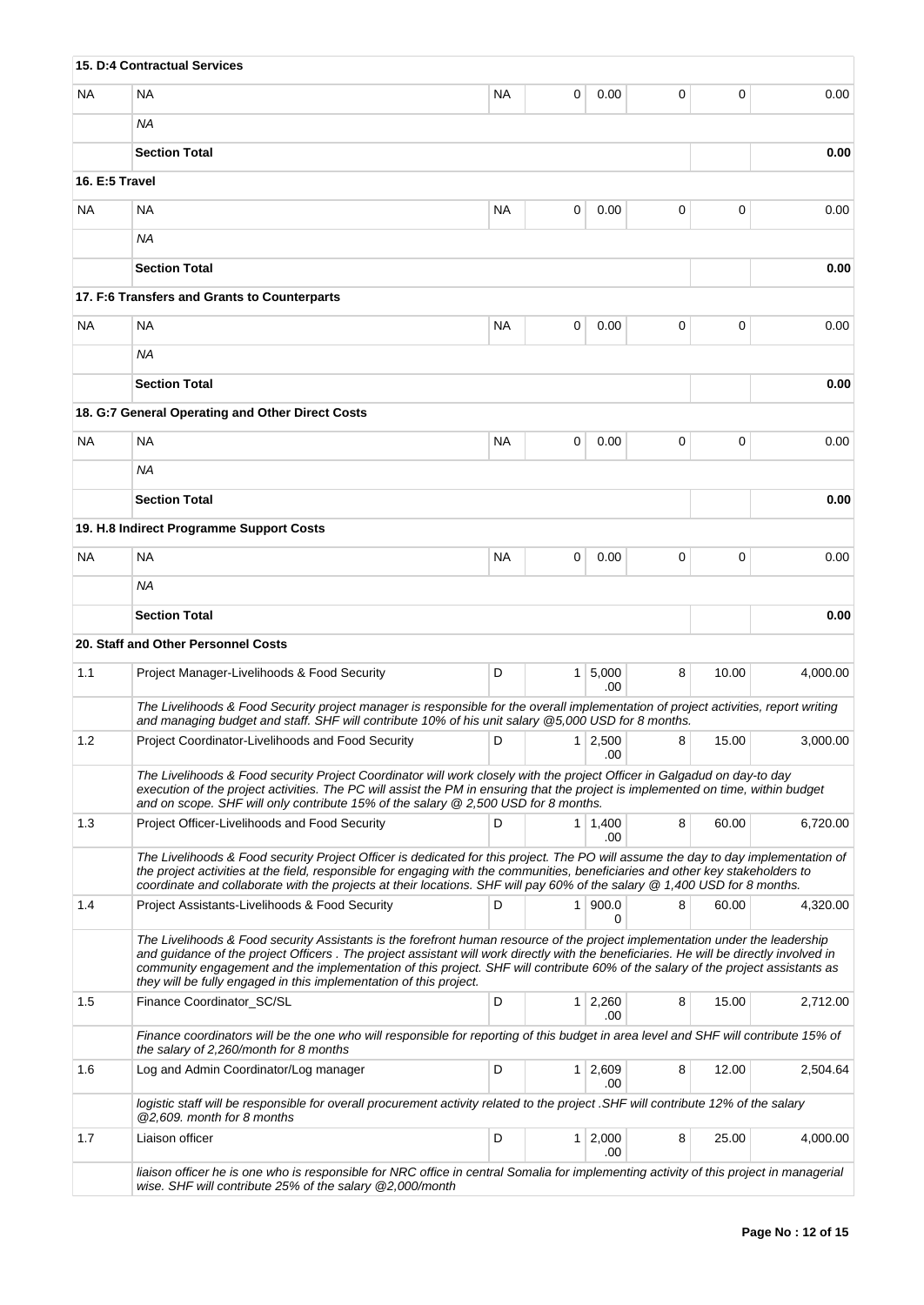| 1.8           | Human Resources Coordinator/HR officer                                                                                                                                                                                                                                                                                                                                                                                                                    | D                                |                | 1 2,695<br>.00        | 8 | 12.00  | 2,587.20   |  |
|---------------|-----------------------------------------------------------------------------------------------------------------------------------------------------------------------------------------------------------------------------------------------------------------------------------------------------------------------------------------------------------------------------------------------------------------------------------------------------------|----------------------------------|----------------|-----------------------|---|--------|------------|--|
|               | HR coordinator we will be responsible for all human resource activity including salary preparation and SHF will contribute<br>12% @2,695/month                                                                                                                                                                                                                                                                                                            |                                  |                |                       |   |        |            |  |
| 1.9           | Area Manager                                                                                                                                                                                                                                                                                                                                                                                                                                              | D                                |                | 1   8,000<br>.00      | 8 | 8.33   | 5,331.20   |  |
|               | AM is the person who will be accountable for this project implementation will contribute 8% of the salary @8,000/month for 8<br>months                                                                                                                                                                                                                                                                                                                    |                                  |                |                       |   |        |            |  |
| 1.10          | ICT Assistant_SC                                                                                                                                                                                                                                                                                                                                                                                                                                          | D                                |                | $1 \mid 1,000$<br>.00 | 8 | 15.00  | 1,200.00   |  |
|               | ICT Assistant_SC is responsible for all ICT related issue and will be supporting team for the ICT technical issue. SHF will<br>contribute 15% of the salary @1,000/Month for 8 months                                                                                                                                                                                                                                                                     |                                  |                |                       |   |        |            |  |
| 1.11          | CC Specialist - Food Security                                                                                                                                                                                                                                                                                                                                                                                                                             | D                                |                | $1 \mid 8,251$<br>.00 | 8 | 10.00  | 6,600.80   |  |
|               | Food security specialist will give technical support to the program team for implementing the project activities. He will be<br>responsible for the FSL meeting and reporting. SHF will contribute 10% of his salary for 8 months @\$8,251/month.                                                                                                                                                                                                         |                                  |                |                       |   |        |            |  |
| 1.12          | Head of Support                                                                                                                                                                                                                                                                                                                                                                                                                                           | D<br>$1 \mid 11,17$<br>8<br>8.00 |                |                       |   |        | 4,471.20   |  |
|               | The head of support is responsible for overall supervsion of the support unit in NRC and provide necessary support required for<br>fast track implementation of the project. SHF will contribute 5% of the salary for 8 months @\$11,178/month.                                                                                                                                                                                                           |                                  |                |                       |   |        |            |  |
| 1.13          | <b>Grants Coordinator Somalia</b>                                                                                                                                                                                                                                                                                                                                                                                                                         | D                                |                | $1 \mid 2,997$<br>.00 | 8 | 8.00   | 1,918.08   |  |
|               | The grants coordinator is responsible for overall coordination of the donor reports and will specifically support for ensuring quality<br>and timely reports are submitted to this project. SHF will contribute 8% of the salary for 8 months @\$2,997/month.                                                                                                                                                                                             |                                  |                |                       |   |        |            |  |
| 1.14          | <b>Security Adviser</b>                                                                                                                                                                                                                                                                                                                                                                                                                                   | S                                |                | 1   9,908<br>.00      | 8 | 4.00   | 3,170.56   |  |
|               | Security adviser is responsible for providing security advise to the project team during the project implementation. SHF will<br>contribute 4% of the salary for 8 @\$9,908/month.                                                                                                                                                                                                                                                                        |                                  |                |                       |   |        |            |  |
|               | <b>Section Total</b>                                                                                                                                                                                                                                                                                                                                                                                                                                      |                                  |                | 52,535.68             |   |        |            |  |
|               | 21. Supplies, Commodities, Materials                                                                                                                                                                                                                                                                                                                                                                                                                      |                                  |                |                       |   |        |            |  |
| 2.1           | Unconditional Cash Transfer Galgaduud (SC)                                                                                                                                                                                                                                                                                                                                                                                                                | D                                |                | 1165 85.00            | 3 | 100.00 | 297,075.00 |  |
|               | Unconditional Cash transfers will be disbursed to 1,165 HHs for 3 months, @ \$85 per HH per month, which is as per the defined<br>Supa region rates.                                                                                                                                                                                                                                                                                                      |                                  |                |                       |   |        |            |  |
| $2.2\,$       | Conditional cash Transfer Galgaduud - South Central (Cash<br>for work)                                                                                                                                                                                                                                                                                                                                                                                    | D                                |                | 160 85.00             | 3 | 100.00 | 40,800.00  |  |
|               | Communities prioritized Cash for work initiatives will be identified in broad based communities meetings and will be established<br>and or rehabilitated engaging 160 casual laborer. The skilled laborers will be working for (6 days) and unskilled worker for 12<br>days a month and will be eligible for a monthly transfer equivalent to the UCT amount that is USD 85 per month.                                                                    |                                  |                |                       |   |        |            |  |
| 2.3           | Construction material and Tools                                                                                                                                                                                                                                                                                                                                                                                                                           | D                                |                | $1 \mid 8.574$<br>.00 | 3 | 100.00 | 25.722.00  |  |
|               | Necessary construction material like cement, Steel, Gravel and sand will be purchased in addition to the tools for rehabilitation<br>and or establishment of these small community infrastructure schemes.                                                                                                                                                                                                                                                |                                  |                |                       |   |        |            |  |
| 2.4           | D<br>1 6,000<br>Project Baseline, PDMs and Endline<br>.00                                                                                                                                                                                                                                                                                                                                                                                                 |                                  |                |                       |   | 100.00 | 6,000.00   |  |
|               | A Project baseline survey will be conducted at the beginning of the project. To measure the impact of the project, an end line<br>survey will be conducted at the end of the project implementation. Cash Transfers will be monitored on a monthly basis to<br>ascertain expenditure patterns and take corrective measures whenever required. This cost is required for the monitoring of the<br>impact of these project activities in all the locations. |                                  |                |                       |   |        |            |  |
| 2.5           | Nutrition Information Education and Communication (IEC)<br>material (Galgaduud - South central)                                                                                                                                                                                                                                                                                                                                                           | D                                | 1 <sup>1</sup> | 500.0<br>0            | 1 | 100.00 | 500.00     |  |
|               | Pictorial Nutrition Information brouchers with 5 key messages around improved Nutrition practices will be developed. These<br>messages will cover the balanced Food, Hygiene, complementary feeding, referrals of SAM and MAM etc                                                                                                                                                                                                                         |                                  |                |                       |   |        |            |  |
| 2.6           | Money Transfer charges @ 1 %-SC                                                                                                                                                                                                                                                                                                                                                                                                                           | D                                | 1 <sup>1</sup> | 322,7<br>97.00        | 1 | 1.00   | 3,227.97   |  |
|               | These are transfer charges incurred during transfer of cash to beneficiaries for the Unconditional and conditional Cash transfers<br>and other associated costs for the project at 1% of the sum of all these costs and paid to the mobile compacy for their services.                                                                                                                                                                                    |                                  |                |                       |   |        |            |  |
| 2.7           | Visibility                                                                                                                                                                                                                                                                                                                                                                                                                                                | D                                |                | 1   500.0<br>0        | 1 | 100.00 | 500.00     |  |
|               | This cost will be used for the visibility costs of the project activities.                                                                                                                                                                                                                                                                                                                                                                                |                                  |                |                       |   |        |            |  |
|               | <b>Section Total</b>                                                                                                                                                                                                                                                                                                                                                                                                                                      |                                  |                |                       |   |        | 373,824.97 |  |
| 22. Equipment |                                                                                                                                                                                                                                                                                                                                                                                                                                                           |                                  |                |                       |   |        |            |  |
| NА            | NA                                                                                                                                                                                                                                                                                                                                                                                                                                                        | <b>NA</b>                        | 0              | 0.00                  | 0 | 0      | 0.00       |  |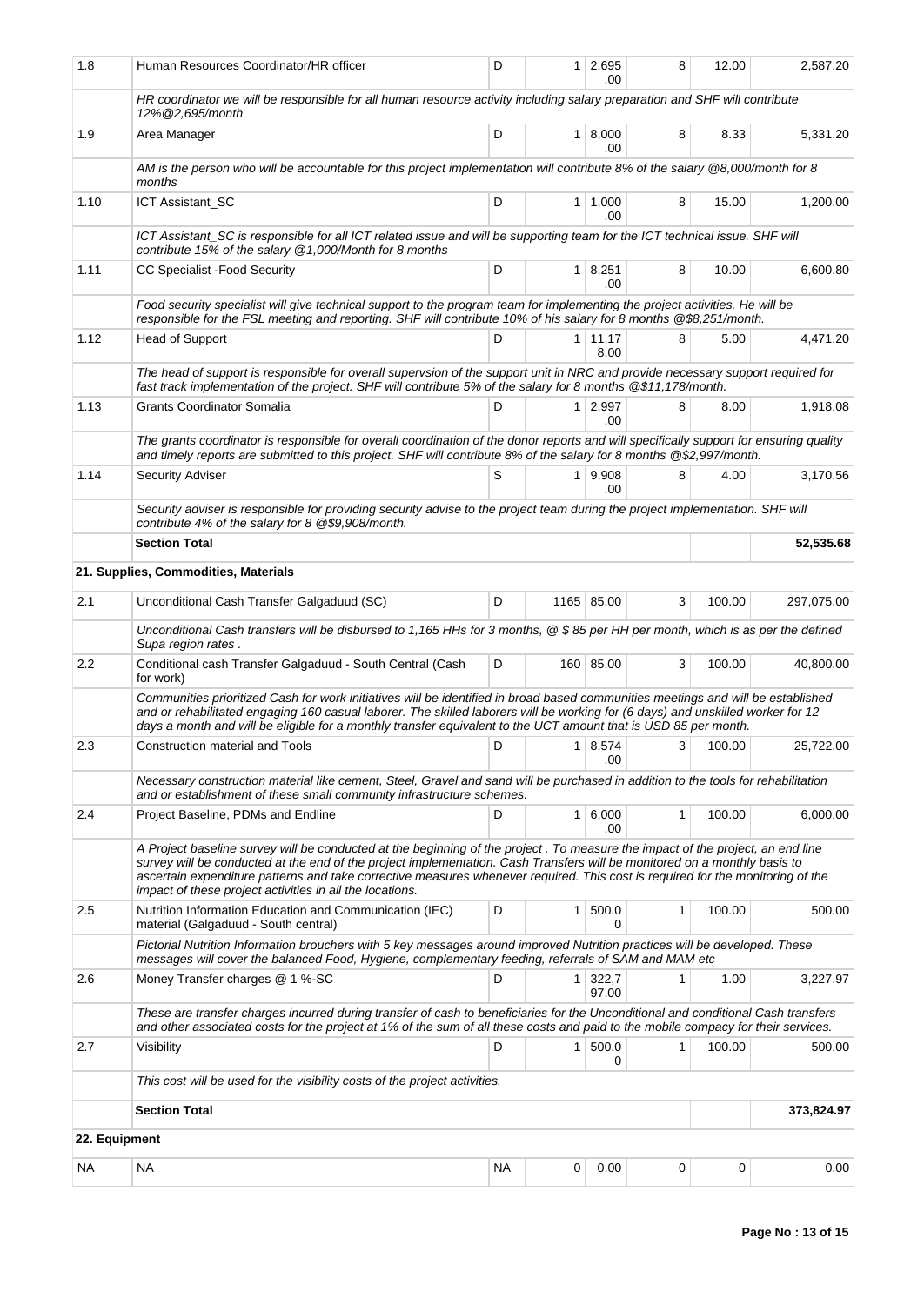|                   | <b>NA</b>                                                                                                                                                                   |           |          |                       |          |             |            |  |
|-------------------|-----------------------------------------------------------------------------------------------------------------------------------------------------------------------------|-----------|----------|-----------------------|----------|-------------|------------|--|
|                   | <b>Section Total</b><br>0.00                                                                                                                                                |           |          |                       |          |             |            |  |
|                   | 23. Contractual Services                                                                                                                                                    |           |          |                       |          |             |            |  |
| NA                | <b>NA</b>                                                                                                                                                                   | <b>NA</b> | 0        | 0.00                  | 0        | 0           | 0.00       |  |
|                   | <b>NA</b>                                                                                                                                                                   |           |          |                       |          |             |            |  |
|                   | <b>Section Total</b>                                                                                                                                                        |           |          |                       |          |             | 0.00       |  |
| 24. Travel        |                                                                                                                                                                             |           |          |                       |          |             |            |  |
| 5.1               | Vehicles 4X4 for Project staff plus NRC Mogadishu Office<br>Support                                                                                                         | D         |          | $2 \mid 2,015$<br>.00 | 8        | 20.00       | 6,448.00   |  |
| 5.2               | taff Travel Costs - Per diem, Flights and Accommodation                                                                                                                     | D         |          | 3 540.0<br>0          | 4        | 100.00      | 6,480.00   |  |
|                   | <b>Section Total</b>                                                                                                                                                        |           |          |                       |          |             | 12,928.00  |  |
|                   | 25. Transfers and Grants to Counterparts                                                                                                                                    |           |          |                       |          |             |            |  |
| <b>NA</b>         | <b>NA</b>                                                                                                                                                                   | <b>NA</b> | 0        | 0.00                  | 0        | $\mathbf 0$ | 0.00       |  |
|                   | <b>NA</b>                                                                                                                                                                   |           |          |                       |          |             |            |  |
|                   | <b>Section Total</b>                                                                                                                                                        |           |          |                       |          |             | 0.00       |  |
|                   | 26. General Operating and Other Direct Costs                                                                                                                                |           |          |                       |          |             |            |  |
| 7.1               | Office rent                                                                                                                                                                 | D         |          | 2 6,000<br>.00        | 8        | 12.00       | 11,520.00  |  |
|                   | This will be used for the NRC area Office rent and SHF will contribute 12% of the total over the project period.                                                            |           |          |                       |          |             |            |  |
| 7.2               | Security services                                                                                                                                                           | S         |          | $2 \mid 3,000$<br>.00 | 8        | 16.00       | 7,680.00   |  |
|                   | The environment that we are working on security is very important so 16% of this budget NRC we will use to enhance security<br>system and to pay the security service costs |           |          |                       |          |             |            |  |
| 7.3               | Internet services                                                                                                                                                           | D         |          | 2 2,000<br>.00        | 8        | 16.00       | 5,120.00   |  |
|                   | This costs will be used for the internet costs of the offices which is implementing the project costs and SHF will cover 16%                                                |           |          |                       |          |             |            |  |
| 7.4               | Other financial expenses<br>D<br>$1 \mid 2,801$<br>1<br>.07                                                                                                                 |           |          | 100.00                | 2,801.07 |             |            |  |
|                   | this will be used for transfer of money and SHF will contribute only 2,798.16 for the total cost                                                                            |           |          |                       |          |             |            |  |
| 7.5               | Utility costs(electricity and water bills)                                                                                                                                  | S         |          | 1 550.0<br>0          | 8        | 20.00       | 880.00     |  |
|                   | SHF contribution for Water bill and electricity costs that will be covered to pay the bills of these costs 20%.                                                             |           |          |                       |          |             |            |  |
|                   | <b>Section Total</b>                                                                                                                                                        |           |          |                       |          |             | 28,001.07  |  |
| <b>SubTotal</b>   |                                                                                                                                                                             |           | 1,357.00 |                       |          |             | 467,289.72 |  |
| <b>Direct</b>     |                                                                                                                                                                             |           |          |                       |          |             | 455,559.16 |  |
| Support           |                                                                                                                                                                             |           |          |                       |          |             | 11,730.56  |  |
| <b>PSC Cost</b>   |                                                                                                                                                                             |           |          |                       |          |             |            |  |
|                   | <b>PSC Cost Percent</b>                                                                                                                                                     |           |          |                       |          |             | 7.00       |  |
| <b>PSC Amount</b> |                                                                                                                                                                             |           |          |                       |          |             | 32,710.28  |  |
| <b>Total Cost</b> |                                                                                                                                                                             |           |          |                       |          |             | 500,000.00 |  |